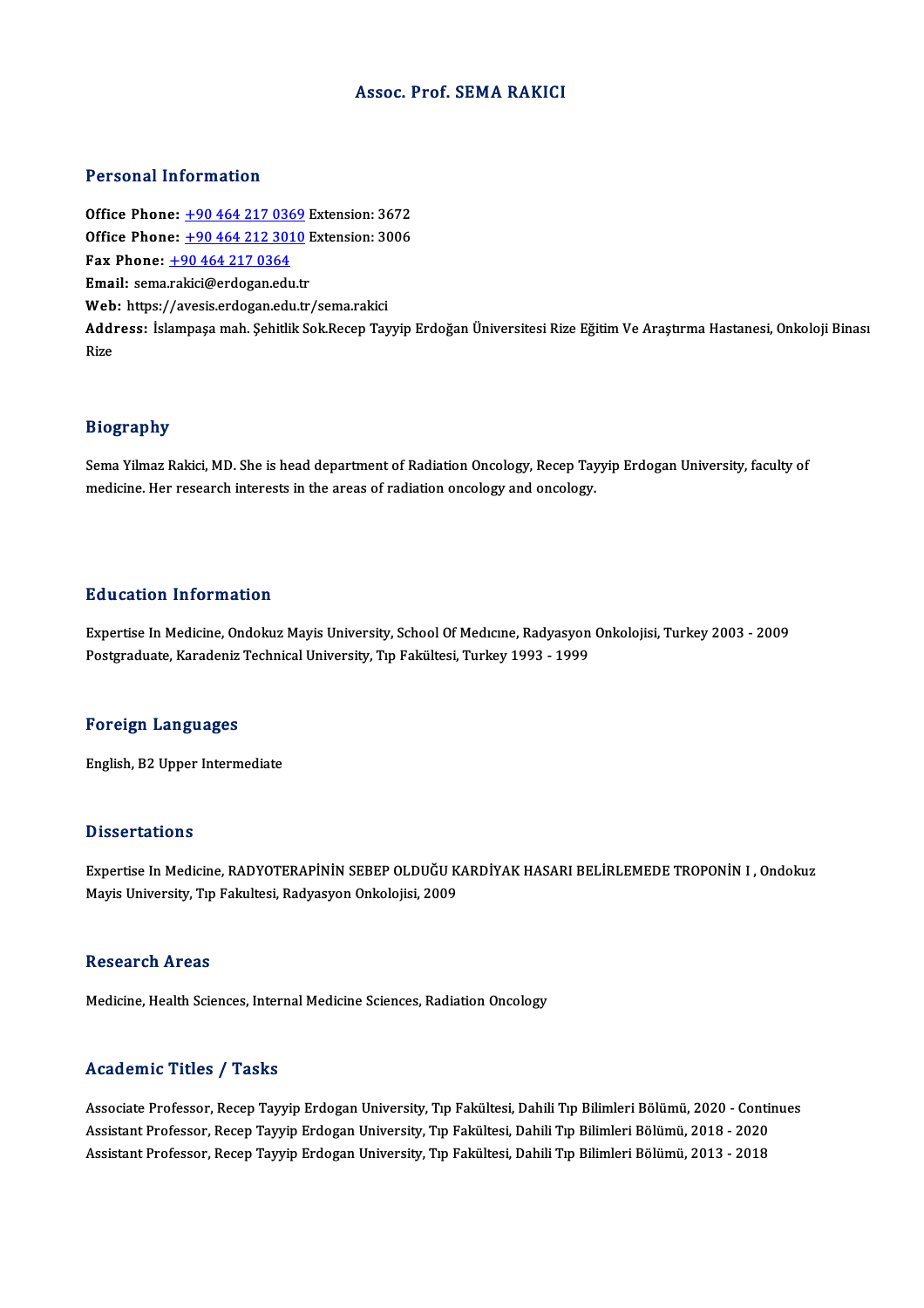# Academic and Administrative Experience A<mark>cademic and Administrative Experienc</mark><br>Recep Tayyip Erdogan University, 2013 - Continues

Recep Tayyip Erdogan University, 2013 - Continues<br>Courses

**Courses<br>Ürogenital Sistem Kanserlerinde Radyoterapi, Associate Degree, 2019 - 2020<br>Jinekelejik Tümörlerde Bedyoterapi Ve Uvgulameler, Bestareduste 2019 - 20** Jourbes<br>Ürogenital Sistem Kanserlerinde Radyoterapi, Associate Degree, 2019 - 2020<br>Jinekolojik Tümörlerde Radyoterapi Ve Uygulamaları, Postgraduate, 2019 - 2020<br>Kamik Ve Yumugek Delu: Tümörlerinde Bedyetereni, Undergraduat Ürogenital Sistem Kanserlerinde Radyoterapi, Associate Degree, 2019 - 2020<br>Jinekolojik Tümörlerde Radyoterapi Ve Uygulamaları, Postgraduate, 2019 - 2020<br>Kemik Ve Yumuşak Doku Tümörlerinde Radyoterapi, Undergraduate, 2019 -Jinekolojik Tümörlerde Radyoterapi Ve Uygulamaları, Postgraduate, 2019 - 2020<br>Kemik Ve Yumuşak Doku Tümörlerinde Radyoterapi, Undergraduate, 2019 - 202<br>Akciğer Kanserlerinde Radyoterapi Ve Uygulamaları, Postgraduate, 2019 Kemik Ve Yumuşak Doku Tümörlerinde Radyoterapi, Undergradu<br>Akciğer Kanserlerinde Radyoterapi Ve Uygulamaları, Postgradu<br>Beyin Tümörlerinde Radyoterapi, Undergraduate, 2019 - 2020<br>Pediatrik Tümörlede Pedvoterapi Ve Uygulama Akciğer Kanserlerinde Radyoterapi Ve Uygulamaları, Postgraduate, 2019 - 2020<br>Beyin Tümörlerinde Radyoterapi, Undergraduate, 2019 - 2020<br>Pediatrik Tümörlede Radyoterapi Ve Uygulamaları, Undergraduate, 2019 - 2020<br>Cestreinte Beyin Tümörlerinde Radyoterapi, Undergraduate, 2019 - 2020<br>Pediatrik Tümörlede Radyoterapi Ve Uygulamaları, Undergraduate, 2019 - 2020<br>Gastrointestinal Sistem Kanserlerinde Radyoterapi, Undergraduate, 2019 - 2020 Pediatrik Tümörlede Radyoterapi Ve Uygulamaları, Undergraduate, 2019 - 2020<br>Gastrointestinal Sistem Kanserlerinde Radyoterapi, Undergraduate, 2019 - 2020<br>Gastrointestinal Tümörlerde Radyoterapi Ve Uygulamaları, Postgraduat Gastrointestinal Sistem Kanserlerinde Radyoterapi, Undergraduat<br>Gastrointestinal Tümörlerde Radyoterapi Ve Uygulamaları, Postgr<br>Akciğer Kanserlerinde Radyoterapi, Undergraduate, 2019 - 2020<br>Pedyoterapiya Ciris Ve Pedyotera Gastrointestinal Tümörlerde Radyoterapi Ve Uygulamaları, Postgraduate, 2019 -<br>Akciğer Kanserlerinde Radyoterapi, Undergraduate, 2019 - 2020<br>Radyoterapiye Giriş Ve Radyoterapinin Temelleri , Undergraduate, 2019 - 2020<br>Padya Akciğer Kanserlerinde Radyoterapi, Undergraduate, 2019 - 2020<br>Radyoterapiye Giriş Ve Radyoterapinin Temelleri , Undergraduate, 2019 - 2020<br>Radyasyon Kirliliği, Radyasyon Güvenliği Ve Halkın Radyasyondan Korunması, Undergra

### **Jury Memberships**

Jury Memberships<br>Post Graduate, BEYİN METASTAZLARINDA ÜÇ FARKLI EKSTERNAL TÜM BEYİN IŞINLAMA TEKNİĞİNİN DOZİMETRİK<br>OLARAK KARSU ASTIRU MASL ONDOKUZ MAYIS UNİVERSİTESİ, July 2019 July Tromborumpu<br>Post Graduate, BEYİN METASTAZLARINDA ÜÇ FARKLI EKSTERNAL TÜM BI<br>OLARAK KARŞILAŞTIRILMASI, ONDOKUZ MAYIS UNİVERSİTESİ, July, 2019<br>Post Graduata SOL YERLESİMLİ MEME KANSERİ BADYOTERARISINDE DER Post Graduate, BEYİN METASTAZLARINDA ÜÇ FARKLI EKSTERNAL TÜM BEYİN IŞINLAMA TEKNİĞİNİN DOZİME'<br>OLARAK KARŞILAŞTIRILMASI, ONDOKUZ MAYIS UNİVERSİTESİ, July, 2019<br>Post Graduate, SOL YERLEŞİMLİ MEME KANSERİ RADYOTERAPİSİNDE DE OLARAK KARŞILAŞTIRILMASI, ONDOKUZ MAYIS UNİVERSİTESİ, July, 2019<br>Post Graduate, SOL YERLEŞİMLİ MEME KANSERİ RADYOTERAPİSİNDE DERİN İNSPİRİUMDA NEFES TUTMANIN<br>DOZİMETRİK ETKİLERİNİN DEĞERLENDİRİLMESİ, ONDOKUZ MAYIS UNİVERSİ Post Graduate, MEME KANSERİ RADYOTERAPİSİNDE SET-UP HATALAR ÜZERİNE ETKİLİ G-FAKTÖRLER, ONDOKUZ DOZİMETRİK ETKİLERİNİN DEĞERLEND<br>Post Graduate, MEME KANSERİ RADYOT<br>MAYIS UNİVERSİTESİ, September, 2018<br>Evnertise In Medisine, UZMANLUZ ÖĞREL Expertise In Medicine, UZMANLIK ÖĞRENCİSİ UZMANLIK SINAVI, KARADENİZ TEKNİK ÜNİVERSİTESİ TIP FAKÜLTESİ<br>RADYASYON ONKOLOJİSİ, June, 2015 MAYIS UNİVERSİTESİ, September, 201<br>Expertise In Medicine, UZMANLIK ÖĞI<br>RADYASYON ONKOLOJİSİ, June, 2015<br>Expertise In Medicine, UZMANLIK ÖĞI Expertise In Medicine, UZMANLIK ÖĞRENCİSİ UZMANLIK SINAVI, KARADENİZ TEKNİK ÜNİVERSİTESİ TIP FAKÜLTE:<br>RADYASYON ONKOLOJİSİ, June, 2015<br>Expertise In Medicine, UZMANLIK ÖĞRENCİSİ TEZ SAVUNMASI, KARADENİZ TEKNİK ÜNİVERSİTESİ RADYASYON ONKOLOJİSİ, June, 2015<br>Expertise In Medicine, UZMANLIK ÖĞR<br>RADYASYON ONKOLOJİSİ, April, 2015<br>Expertise In Medicine, UZMANLIK ÖĞR Expertise In Medicine, UZMANLIK ÖĞRENCİSİ TEZ SAVUNMASI, KARADENİZ TEKNİK ÜNİVERSİTESİ TIP FAKÜLTESİ<br>RADYASYON ONKOLOJİSİ, April, 2015<br>Expertise In Medicine, UZMANLIK ÖĞRENCİSİ UZMANLIK SINAVI, KARADENİZ TEKNİK ÜNİVERSİTES RADYASYON ONKOLOJİSİ, April, 2015<br>Expertise In Medicine, UZMANLIK ÖĞRENCİSİ UZMANLIK SINAVI, KARADENİZ TEKNİK ÜNİVERSİTESİ TIP FAKÜLTESİ<br>RADYASYON ONKOLOJİSİ, March, 2015 Expertise In Medicine, UZMANLIK ÖĞRENCİSİ UZMANLIK SINAVI, KARADENİZ TEKNİK ÜNİVERSİTESİ TIP FAKÜLTE:<br>RADYASYON ONKOLOJİSİ, March, 2015<br>Expertise In Medicine, UZMANLIK ÖĞRENCİSİ TEZ SAVUNMASI, KARADENİZ TEKNİK ÜNİVERSİTESİ RADYASYON ONKOLOJİSİ, March, 2015<br>Expertise In Medicine, UZMANLIK ÖĞREN<br>RADYASYON ONKOLOJİSİ, January, 2015<br>Eynertise In Medisine, UZMANLIK SINAVI Expertise In Medicine, UZMANLIK ÖĞRENCİSİ TEZ SAVUNMASI, KARADENİZ TEKNİK ÜNİVERSİTESİ TIP FAKÜLTESİ<br>RADYASYON ONKOLOJİSİ, January, 2015<br>Expertise In Medicine, UZMANLIK SINAVI JÜRİSİ, KARADENİZ TEKNİK ÜNİVERSİTESİ TIP FAKÜ RADYASYON ONKOLOJİSİ, Janu<br>Expertise In Medicine, UZMAN<br>ONKOLOJİSİ, December, 2014<br>Eynertise In Medicine, UZMAN Expertise In Medicine, UZMANLIK SINAVI JÜRİSİ, KARADENİZ TEKNİK ÜNİVERSİTESİ TIP FAKÜLTESİ RADYASYON<br>ONKOLOJİSİ, December, 2014<br>Expertise In Medicine, UZMANLIK ÖĞRENCİSİ TEZ SAVUNMASI, KARADENİZ TEKNİK ÜNİVERSİTESİ TIP FAK ONKOLOJİSİ, December, 2014<br>Expertise In Medicine, UZMANLIK ÖĞRENCİSİ TEZ SAVUNMASI, KARADENİZ TEKNİK ÜNİVERSİTESİ TIP FAKÜLTESİ<br>RADYASYON ONKOLOJİSİ, November, 2014 Expertise In Medicine, UZMANLIK ÖĞRENCİSİ TEZ SAVUNMASI, KARADENİZ TEKNİK ÜNİVERSİTESİ TIP FAKÜLTESİ<br>RADYASYON ONKOLOJİSİ, November, 2014<br>Expertise In Medicine, UZMANLIK SINAVI JURİ ÜYESİ, ONDOKUZ MAYIS ÜNİVERSİTESİ TIP FA RADYASYON ONKOLOJİSİ, N<br>Expertise In Medicine, UZMA<br>ONKOLOJİSİ, October, 2014<br>Expertise In Medicine, UZMA Expertise In Medicine, UZMANLIK SINAVI JURİ ÜYESİ, ONDOKUZ MAYIS ÜNİVERSİTESİ TIP FAKÜLTESİ RADYASY<br>ONKOLOJİSİ, October, 2014<br>Expertise In Medicine, UZMANLIK ÖĞRENCİSİ TEZ SAVUNMASI, ONDOKUZ MAYIS ÜNİVERSİTESİ TIP FAKÜLTES ONKOLOJİSİ, October, 2014<br>Expertise In Medicine, UZMANLIK ÖĞRENCİSİ TEZ SAVUNMASI, ONDOKUZ MAYIS ÜNİVERSİTESİ TIP FAKÜLTESİ<br>RADYASYON ONKOLOJİSİ, September, 2014

### Articles Published in Journals That Entered SCI, SSCI and AHCI Indexes

rticles Published in Journals That Entered SCI, SSCI and AHCI Indexes<br>I. Comparison of effects of dexmedetomidine and amifostine against X-ray radiation-induced parotid<br>damage cree r at<br>Compari<br>damage damage<br>Safak G., ÇELİKER M., TÜMKAYA L., MERCANTEPE T., RAKICI S., Cinar S., YILMAZ A., TERZİ S., Demir E., ÇELEBİ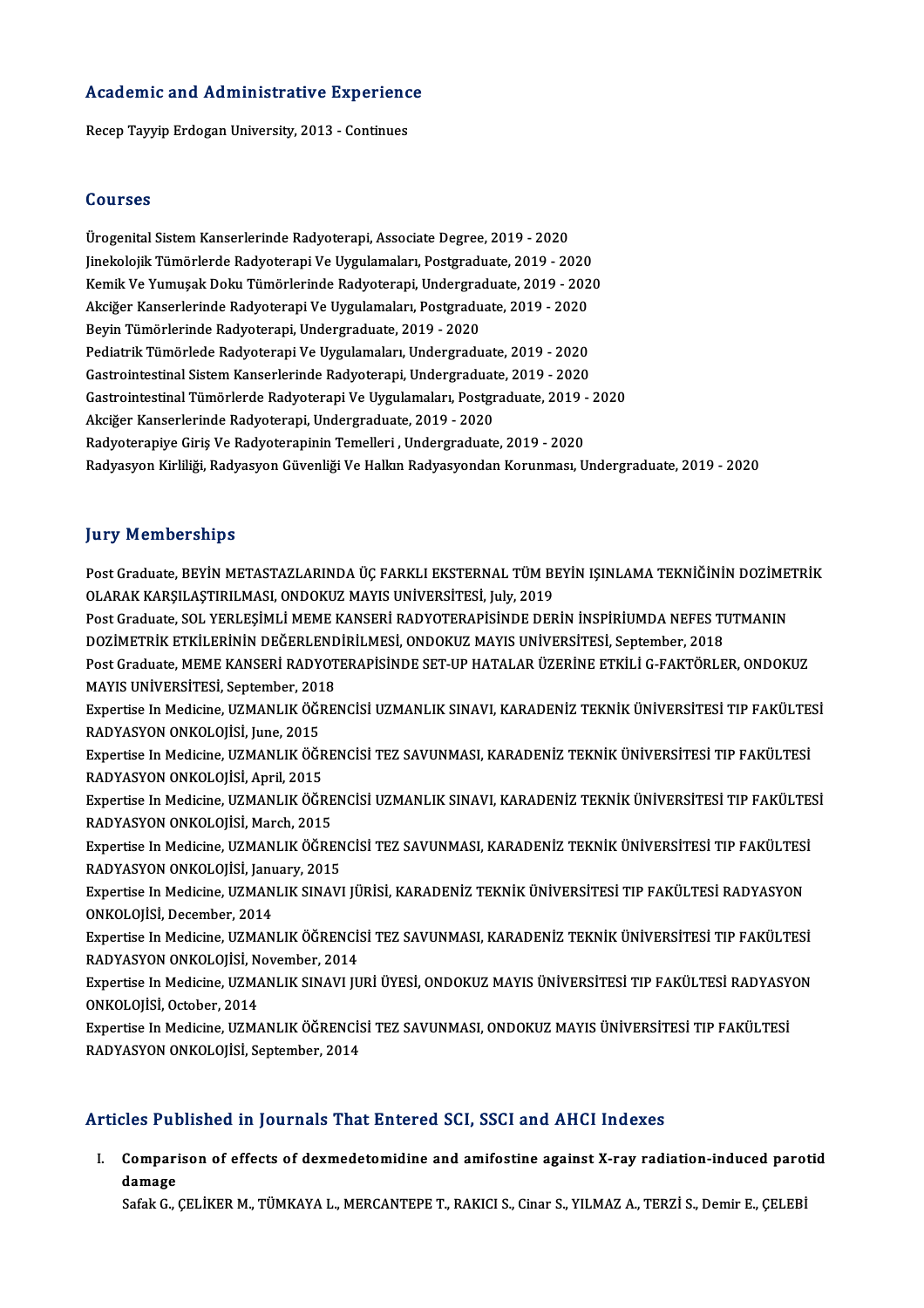ERDİVANLIÖ.,etal.

ERDİVANLI Ö., et al.<br>RADIATION AND ENVIRONMENTAL BIOPHYSICS, 2022 (Journal Indexed in SCI)<br>Can Daymadatamidine Be Effective in the Protection of Pediatherany J

II. Can Dexmedetomidine Be Effective in the Protection of Radiotherapy-Induced Brain Damage in the Rat? RADI<br>Can I<br>Rat?<br>Ciner Can Dexmedetomidine Be Effective in the Protection of Radiotherapy-Induced Brain Dam<br>Rat?<br>Cinar S., TÜMKAYA L., MERCANTEPE T., SARAL S., RAKICI S., YILMAZ A., TOPÇU A., Sen A., KARAKAŞ S.<br>NEUPOTOVICITY PESEARCH vel 39 no.4

Rat?<br>Cinar S., TÜMKAYA L., MERCANTEPE T., SARAL S., RAKICI S., YILMAZ A., TOPÇU A., Sen A.<br>NEUROTOXICITY RESEARCH, vol.39, no.4, pp.1338-1351, 2021 (Journal Indexed in SCI)<br>Positron emission temestanby semputed temestanby Cinar S., TÜMKAYA L., MERCANTEPE T., SARAL S., RAKICI S., YILMAZ A., TOPÇU A., Sen A., KARAKAŞ S.<br>NEUROTOXICITY RESEARCH, vol.39, no.4, pp.1338-1351, 2021 (Journal Indexed in SCI)<br>III. Positron emission tomography-computed

NEUROTOXICITY R<br>Positron emissic<br>Goksel S., Rakici S.<br>JOUPMAL OF CANG Positron emission tomography-computed tomography use during the COVID-19 pandemic outbrea<br>Goksel S., Rakici S.<br>JOURNAL OF CANCER RESEARCH AND THERAPEUTICS, vol.17, no.2, pp.574-575, 2021 (Journal Indexed in SCI)<br>An urban l

Goksel S., Rakici S.<br>IOURNAL OF CANCER RESEARCH AND THERAPEUTICS, vol.17, no.2, pp.574-575, 2021 (Journal Indexed in 9 JOURNAL OF C<br>IV. An urban legend: Malignant transformation caused by radiotherapy in patients with pres JOURNAL OF CANCER RESEARCH AND THERAPEUTICS, vol.17, no.2, pp.574-575, 2021 (Journal Indexed in S<br>An urban legend: Malignant transformation caused by radiotherapy in patients with presacral<br>ganglioneuroma. The necessity an An urban legend:<br>ganglioneuroma. 1<br>literature review<br>BAKICLS, Kokoal V ganglioneuroma. The necessity and first-time administration of radiotherapy. Case report and literature review<br>literature review<br>RAKICI S., Koksal V., BEDİR R., GÖKSEL S. literature review<br>RAKICI S., Koksal V., BEDİR R., GÖKSEL S.<br>JOURNAL OF CANCER RESEARCH AND THERAPEUTICS, vol.17, no.1, pp.248-254, 2021 (Journal Indexed in SCI)<br>Method to provent the target volume from essening out of the

RAKICI S., Koksal V., BEDİR R., GÖKSEL S.<br>JOURNAL OF CANCER RESEARCH AND THERAPEUTICS, vol.17, no.1, pp.248-254, 2021 (Journal Indexed in SCI)<br>V. Method to prevent the target volume from escaping out of the field in breast **JOURNAL OF CANC<br>Method to prever<br>"fall-off margin".**<br>Bokisi S. Fron M V. Method to prevent the target volume from escaping out of the field in breast irradiation: Forming a "fall-off margin".<br>"fall-off margin".<br>Rakici S., Eren M.

Journal of cancer research and therapeutics, vol.16, pp.1336-1343, 2020 (Journal Indexed in SCI)

Rakici S., Eren M.<br>Journal of cancer research and therapeutics, vol.16, pp.1336-1343, 2020 (Journal Indexed in SCI)<br>VI. Can you draw the picture of happiness- Treatment of a young woman with breast cancer during the<br>COVID Journal of cancer resea<br>Can you draw the pion<br>COVID-19 pandemic.<br>Cetin B. Pakisi S. Cumu Can you draw the picture<br>COVID-19 pandemic.<br>Cetin B., Rakici S., Gumusay O.<br>Asian journal of psychiatry, yo

COVID-19 pandemic.<br>Cetin B., Rakici S., Gumusay O.<br>Asian journal of psychiatry, vol.52, no.1, pp.102174, 2020 (Journal Indexed in SCI) Cetin B., Rakici S., Gumusay O.<br>Asian journal of psychiatry, vol.52, no.1, p<br>VII. Do little things cast great shadows?

- Asian journal of psychiat<br>Do little things cast gi<br>Rakici S.Y. , Cankay T. U.<br>Indian journal of cancer
	-

```
Do little things cast great shadows?<br>Rakici S. Y. , Cankay T. U.<br>Indian journal of cancer, vol.57, no.3, pp.358-359, 2020 (Journal Indexed in SCI)<br>Interesting different survival status of musicians with malignant sereby
```
- Rakici S. Y. , Cankay T. U.<br>Indian journal of cancer, vol.57, no.3, pp.358-359, 2020 (Journal Indexed in SCI)<br>VIII. Interesting different survival status of musicians with malignant cerebral tumors.<br>GASENZER E. R. , KANAT Indian journal of cancer, vol.57, no.3, pp.358-359, 2020 (Journal Inferesting different survival status of musicians with maliguide GASENZER E. R., KANAT A., Ozdemir V., RAKICI S., NEUGEBAUER E.<br>Pritish journal of neurogur British journal of neurosurgery, vol.34, pp.264-270, 2020 (Journal Indexed in SCI Expanded) GASENZER E. R., KANAT A., Ozdemir V., RAKICI S., NEUGEBAUER E.<br>British journal of neurosurgery, vol.34, pp.264-270, 2020 (Journal Indexed in SCI Expand<br>IX. Pelvic Radiation-Induced Testicular Damage: An Experimental Study
	- British journal of neurosurgery, vol.34, pp.264-270, 2020 (Journal<br>Pelvic Radiation-Induced Testicular Damage: An Experimen<br>RAKICI S., Guzel A. İ. , TUMKAYA L., Nalkiran H. S. , MERCANTEPE T.<br>Systems biology in nonrodustiv RAKICI S., Guzel A. İ. , TUMKAYA L., Nalkiran H. S. , MERCANTEPE T.<br>Systems biology in reproductive medicine, vol.66, no.2, pp.89-98, 2020 (Journal Indexed in SCI Expanded) RAKICI S., Guzel A. İ. , TUMKAYA L., Nalkiran H. S. , MERCANTEPE T.<br>Systems biology in reproductive medicine, vol.66, no.2, pp.89-98, 2020 (Journal Indexed in SCI Expanded)<br>X. The radioprotective effect of N-acetylcysteine
	- Systems biology in reproductive medicine, vol.66, no.2, pp.89-98, 2020 (Journal of the radioprotective effect of N-acetylcysteine against x-radiation-<br>Mercantepe T., Topcu A., Rakici S., Tumkaya L., YILMAZ A., MERCANTEPE F The radioprotective effect of N-acetylcysteine against x-radiation-induced renal injury in rats<br>Mercantepe T., Topcu A., Rakici S., Tumkaya L., YILMAZ A., MERCANTEPE F.<br>ENVIRONMENTAL SCIENCE AND POLLUTION RESEARCH, vol.26, Mercantepe T., Topcu A., Rakici S., Tumkaya L., YILMAZ A., MERCANTEPE F.<br>ENVIRONMENTAL SCIENCE AND POLLUTION RESEARCH, vol.26, no.28, pp.<br>SCI) ENVIRONMENTAL SCIENCE AND POLLUTION RESEARCH, vol.26, no.28, pp.29085-29094, 2019 (Journal Indexed<br>SCI)<br>XI. Radioprotective effect of endogenous melatonin secretion associated with the circadian rhythm in<br>innediated nate
- XI. Radioprotective effect of endogenous melatonin secretion associated with the circadian rhythm in irradiated rats irradiated rats<br>Rakici S., Tumkaya L., Edirvanli O. C. , YAZICI U., Dursun E., Arpa M., Mercantepe T.<br>INTERNATIONAL JOURNAL OF RADIATION BIOLOGY, vol.95, no.9, pp.1236-1241, 2019 (Journal Indexed in SCI)<br>Radionratestive Ef

Rakici S., Tumkaya L., Edirvanli O. C., YAZICI U., Dursun E., Arpa M., Mercantepe T.

### Rakici S., Tumkaya L., Edirvanli O. C. , YAZICI U., Dursun E., Arpa M., Mercantepe T.<br>INTERNATIONAL JOURNAL OF RADIATION BIOLOGY, vol.95, no.9, pp.1236-1241, 2019 (Journal Indexed in SCI)<br>XII. Radioprotective Effect of INTERNATIONAL<br>Radioprotective<br>Irradiated Rats<br>RAVICLS TÜMVA XII. Radioprotective Effect of Endogenous Melatonin Secretion Associated with the Circadian Rhythm in<br>Irradiated Rats<br>RAKICI S., TÜMKAYA L., ÇELEBİ ERDİVANLI Ö., yazıcı U., DURSUN E., ARPA M., MERCANTEPE T.

Irradiated Rats<br>RAKICI S., TÜMKAYA L., ÇELEBİ ERDİVANLI Ö., yazıcı U., DURSUN E., ARPA M., MERCANTEPE T.<br>INTERNATIONAL JOURNAL OF RADIATION BIOLOGY, vol.1, no.1, pp.1-25, 2019 (Journal Indexed in SCI Expanded)<br>Padianratast RAKICI S., TÜMKAYA L., ÇELEBİ ERDİVANLI Ö., yazıcı U., DURSUN E., ARPA M., MERCANTEPE T.<br>INTERNATIONAL JOURNAL OF RADIATION BIOLOGY, vol.1, no.1, pp.1-25, 2019 (Journal Indexed in SCI Expanded)<br>XIII. Radioprotective Ef INTERNATIONAL<br>Radioprotective<br>Irradiated Rats<br>RAVICLS TÜMVA XIII. Radioprotective Effect of Endogenous Melatonin Secretion Associated with the Circadian Rhythm in<br>Irradiated Rats<br>RAKICI S., TÜMKAYA L., ÇELEBİ ERDİVANLI Ö., yazıcı U., DURSUN E., ARPA M., MERCANTEPE T.

Irradiated Rats<br>RAKICI S., TÜMKAYA L., ÇELEBİ ERDİVANLI Ö., yazıcı U., DURSUN E., ARPA M., MERCANTEPE T.<br>INTERNATIONAL JOURNAL OF RADIATION BIOLOGY, vol.1, no.1, pp.1-25, 2019 (Journal Indexed in SCI Expanded)<br>Protestive E RAKICI S., TÜMKAYA L., ÇELEBİ ERDİVANLI Ö., yazıcı U., DURSUN E., ARPA M., MERCANTEPE T.<br>INTERNATIONAL JOURNAL OF RADIATION BIOLOGY, vol.1, no.1, pp.1-25, 2019 (Journal Indexed in SCI Expanded)<br>XIV. Protective Effect o INTEI<br>Prote<br>Rats<br>07CU

Protective Effect of Whortleberry Extract on Salivary Gland Damage Induced by Neck Ir:<br>Rats<br>OZGUR A., Terzi S., ÖZDEMİR D., Tumkaya L., Rakici S., Mercantepe T., Yilmaz A., Celiker M., Dursun E.<br>ENT EAR NOSE & THROAT JOURN Rats<br>OZGUR A., Terzi S., ÖZDEMİR D., Tumkaya L., Rakici S., Mercantepe T., Yilmaz A., C<br>ENT-EAR NOSE & THROAT JOURNAL, vol.98, no.6, 2019 (Journal Indexed in SCI)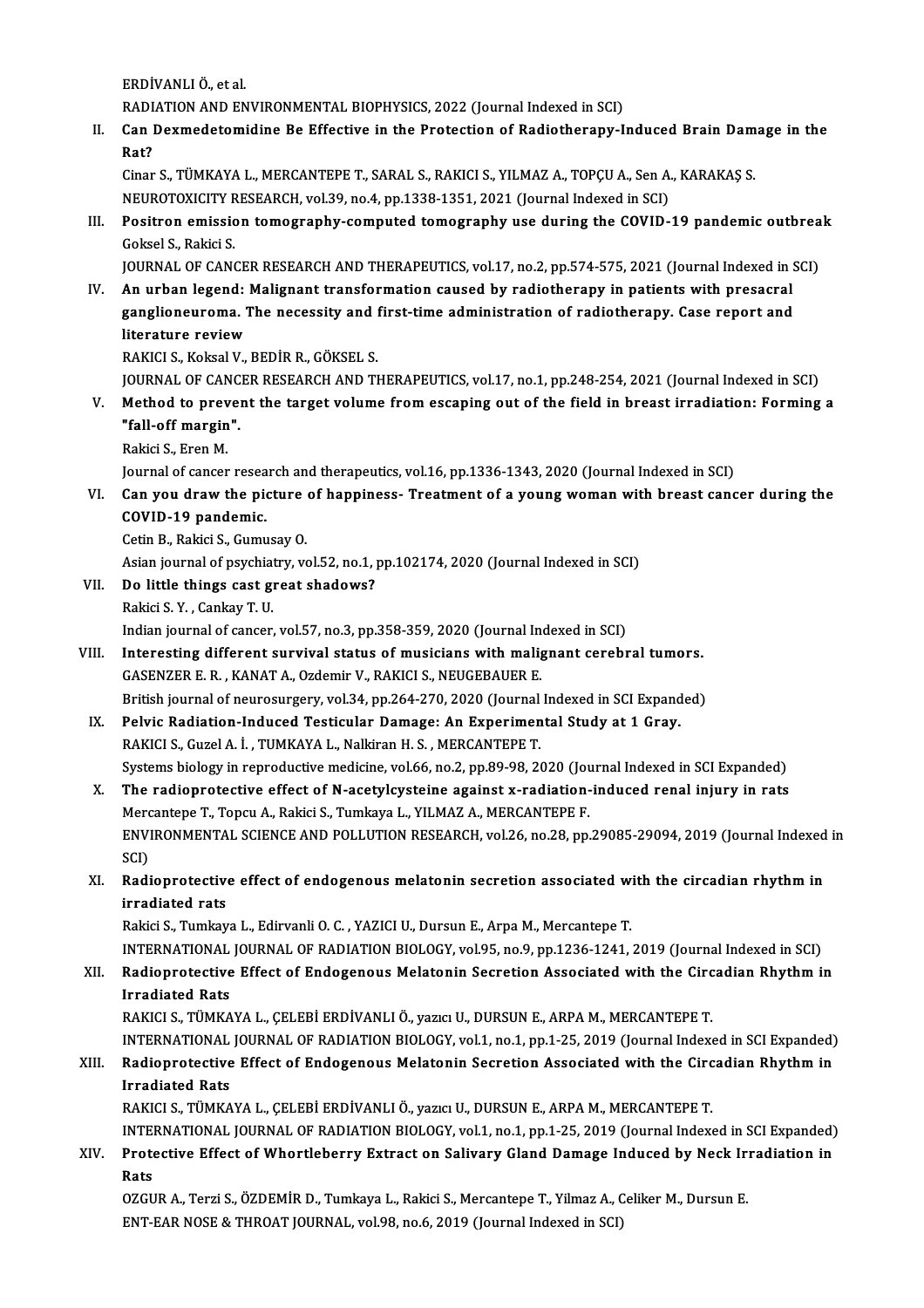- XV. Radioprotective Effect of Endogenous Melatonin Secretion Associated with the Circadian Rhythm in Radioprotective<br>Irradiated Rats<br>RAVICLS TÜMVA Radioprotective Effect of Endogenous Melatonin Secretion Associated with the Circ<br>Irradiated Rats<br>RAKICI S., TÜMKAYA L., ÇELEBİ ERDİVANLI Ö., yazıcı U., DURSUN E., ARPA M., MERCANTEPE T.<br>INTERNATIONAL JOURNAL OF PADIATION Irradiated Rats<br>RAKICI S., TÜMKAYA L., ÇELEBİ ERDİVANLI Ö., yazıcı U., DURSUN E., ARPA M., MERCANTEPE T.<br>INTERNATIONAL JOURNAL OF RADIATION BIOLOGY, vol.1, no.1, pp.1-25, 2019 (Journal Indexed in SCI Expanded) XVI. The effects of N-acetylcysteine on radiotherapy-induced smal intestinal damage in rats
- MERCANTEPE F., Topcu A., Rakici S., Tumkaya L., YILMAZ A. The effects of N-acetylcysteine on radiotherapy-induced small intestinal damage in rats<br>MERCANTEPE F., Topcu A., Rakici S., Tumkaya L., YILMAZ A.<br>EXPERIMENTAL BIOLOGY AND MEDICINE, vol.244, no.5, pp.372-379, 2019 (Journal
- XVII. Are there predictors that can determine neoadjuvant treatment responses in rectal cancer?<br>Rakici S., Bedir R., Hatipoglu C. EXPERIMENTAL BIOLOGY AND<br>Are there predictors that c<br>Rakici S., Bedir R., Hatipoglu C.<br>TURKISH JOURNAL OF CASTRO Are there predictors that can determine neoadjuvant treatment responses in rectal cance<br>Rakici S., Bedir R., Hatipoglu C.<br>TURKISH JOURNAL OF GASTROENTEROLOGY, vol.30, no.3, pp.220-227, 2019 (Journal Indexed in SCI)<br>An inve
- XVIII. An investigation of the effects of N-acetylcysteine on radiotherapy-induced testicular injury in rats<br>Topcu A., MERCANTEPE F., Rakici S., Tumkaya L., UYDU H. A., Mercantepe T. TURKISH JOURNAL OF GASTROENTEROLOGY, vol.30, no.3, pp.220-227, 2019<br>An investigation of the effects of N-acetylcysteine on radiotherapy<br>Topcu A., MERCANTEPE F., Rakici S., Tumkaya L., UYDU H.A. , Mercantepe T.<br>NAUNYN SCHMI An investigation of the effects of N-acetylcysteine on radiotherapy-induced testicular injury in rats<br>Topcu A., MERCANTEPE F., Rakici S., Tumkaya L., UYDU H. A. , Mercantepe T.<br>NAUNYN-SCHMIEDEBERGS ARCHIVES OF PHARMACOLOGY Topc<br>NAU<br>SCI)<br>Wer NAUNYN-SCHMIEDEBERGS ARCHIVES OF PHARMACOLOGY, vol.392, no.2, pp.147-157, 2019 (Journal Indexed in<br>SCI)<br>XIX. Wernicke's encephalopathy in a patient with unresectable gastric carcinoma and literature review<br>Religi S. EPDEML
	- SCI)<br>Wernicke's encephalopathy in a patient with unresectable gas<br>Rakici S., ERDEMLI S. D. , Yazici Z. A. , CENGIZ E., ACAR O. G. , TUFAN G.<br>INTERNATIONAL JOURNAL OF CLINICAL AND EXPERIMENTAL MEDIC Wernicke's encephalopathy in a patient with unresectable gastric carcinoma and literature rev<br>Rakici S., ERDEMLI S. D. , Yazici Z. A. , CENGIZ E., ACAR O. G. , TUFAN G.<br>INTERNATIONAL JOURNAL OF CLINICAL AND EXPERIMENTAL ME Rakici S., ERDEMLI S. D. , Yazici Z. A. , CENGIZ E., ACAR O. G. , TUFAN G.<br>INTERNATIONAL JOURNAL OF CLINICAL AND EXPERIMENTAL MEDICINE, vol.8, no.1, pp.1453-1459, 2015<br>(Journal Indexed in SCI)

### Articles Published in Other Journals

rticles Published in Other Journals<br>I. Radiotherapy in Cancer Treatment During The Covid-19 Pandemic: One Year Results From Northeast<br>Turkey Radioth<br>Turkey<br>AVMACI Turkey<br>AYNACI Ö., Serdar L., RAKICI S., Kazaz S., CANYILMAZ E., BAHAT Z., Zengin A. Y.

Turkey<br>AYNACI Ö., Serdar L., RAKICI S., Kazaz S., CANYILMAZ E., BAHAT Z., Zengin A. Y.<br>TURK ONKOLOJI DERGISI-TURKISH JOURNAL OF ONCOLOGY, pp.200-207, 2022 (Journal Indexed in ESCI)<br>Comparison of DNA isolation methods from AYNACI Ö., Serdar L., RAKICI S., Kazaz S., CANYILMAZ E., BAHAT Z., Zengin A. Y.<br>TURK ONKOLOJI DERGISI-TURKISH JOURNAL OF ONCOLOGY, pp.200-207, 2022 (Journal Indexed in ESCI)<br>II. Comparison of DNA isolation methods from mam

TURK ON<mark>I</mark><br>Comparis<br>protocol<br>Sovim Nol Comparison of DNA isolation methods from mammalia<br>protocol<br>Sevim Nalkıran H., Nalkıran İ., Rakıcı S., Tümkaya L., Güzel A. İ.<br>Medisine Ssiense, vol.10, no.2, nn.440,442,2921 (Other Befor protocol<br>Sevim Nalkıran H., Nalkıran İ., Rakıcı S., Tümkaya L., Güzel A. İ.<br>Medicine Science, vol.10, no.2, pp.440-443, 2021 (Other Refereed National Journals)<br>E.19, EDC, PET (CT Imaging of Matastatio Testisular Charicsars

Sevim Nalkıran H., Nalkıran İ., Rakıcı S., Tümkaya L., Güzel A. İ.<br>Medicine Science, vol.10, no.2, pp.440-443, 2021 (Other Refereed National Journals)<br>III. F-18-FDG PET/CT Imaging of Metastatic Testicular Choriocarcinoma M Medicine Science, vol.10, no.2,<br>F-18-FDG PET/CT Imaging<br>Initial Symptom is Melena<br>Cëlreel S. Alun S. Alsdoğan B. F-18-FDG PET/CT Imaging of Metastatic Testicular Choriocar<br>Initial Symptom is Melena<br>Göksel S., Akın S., Akdoğan R. A. , Rakıcı S., Abdioğlu G. Y. , Ayvaz M. A.<br>MOLECULAR IMACING AND RADIONUCLIDE THERARY vol 30 no.1 x

I<mark>nitial Symptom is Melena</mark><br>Göksel S., Akın S., Akdoğan R. A. , Rakıcı S., Abdioğlu G. Y. , Ayvaz M. A.<br>MOLECULAR IMAGING AND RADIONUCLIDE THERAPY, vol.30, no.1, pp.47-49, 2021 (Journal Indexed in ESCI)

Göksel S., Akın S., Akdoğan R. A. , Rakıcı S., Abdioğlu G. Y. , Ayvaz M. A.<br>MOLECULAR IMAGING AND RADIONUCLIDE THERAPY, vol.30, no.1, pp.47-49, 2021 (Journal Indexed in<br>IV. Dual-Isocentric Volumetric Modulated Arc Ther MOLECULAR IMAGING AND RADION<br>Dual-Isocentric Volumetric Mod<br>Irradiation: A Dosimetric Study<br>Pake: S Dual-Ise<br>Irradiat<br>Rakıcı S.<br>Journal Irradiation: A Dosimetric Study<br>Rakıcı S.<br>Journal of Radiation and Cancer Research, vol.11, no.4, pp.188-193, 2020 (Journal Indexed in ESCI)

Rakıcı S.<br>Journal of Radiation and Cancer Research, vol.11, no.4, pp.188-193, 2020 (Journal Indexed in ESCI)<br>V. Well controlled atypical central neurocytoma by CyberKnife radiosurgery: Review of the literature<br>with a s Journal of Radiation<br>Well controlled aty<br>with a case report<br>PAKICLS KÖKSAL V Well controlled atypical central neurod<br>with a case report<br>RAKICI S., KÖKSAL V., BEDİR R., ODABAŞİ E.<br>Int I Case Ben Images vol 11 ne 191178791 with a case report<br>RAKICI S., KÖKSAL V., BEDİR R., ODABAŞİ E.<br>Int J Case Rep Images, vol.11, no.101178Z01SR2020., 2020 (Refereed Journals of Other Institutions)<br>Festers that are Effective in Surgery Preferences of Petients

## RAKICI S., KÖKSAL V., BEDİR R., ODABAŞİ E.<br>Int J Case Rep Images, vol.11, no.101178Z01SR2020., 2020 (Refereed Journals of Other Institutions)<br>VI. Factors that are Effective in Surgery Preferences of Patients Diagnosed Int J Case Rep Images, vol.11, no.101178Z01<br>Factors that are Effective in Surgery Pr<br>Admitted to Radiation Oncology Clinics<br>PAKICLS Factors<br>Admitted<br>RAKICI S.<br>TUPK ON

Admitted to Radiation Oncology Clinics<br>RAKICI S.<br>TURK ONKOLOGI DERGISI-TURKISH JOURNAL OF ONCOLOGY, vol.34, no.4, pp.248-255, 2019 (Journal Indexed in<br>ESCD RAKIC<br>TURK<br>ESCI)<br>Galar TURK ONKOLOGI DERGISI-TURKISH JOURNAL OF ONCOLOGY, vol.34, no.4, pp.241<br>ESCI)<br>VII. Colorful Screams of Silent Emotions: A Study with Oncological Patients<br>Pekisi S. Karaman E

ESCI)<br><mark>Colorful Screams c</mark><br>Rakici S., Karaman E.<br>INDIAN JOURNAL OF Colorful Screams of Silent Emotions: A Study with Oncological Patients<br>Rakici S., Karaman E.<br>INDIAN JOURNAL OF PALLIATIVE CARE, vol.25, no.3, pp.361-366, 2019 (Journal Indexed in ESCI)<br>High Dose 3D Conformal Padiatherany o Rakici S., Karaman E.<br>INDIAN JOURNAL OF PALLIATIVE CARE, vol.25, no.3, pp.361-366, 2019 (Journal Indexed<br>VIII. High Dose 3D Conformal Radiotherapy of Prostate Cancer Using Spaceoar Gel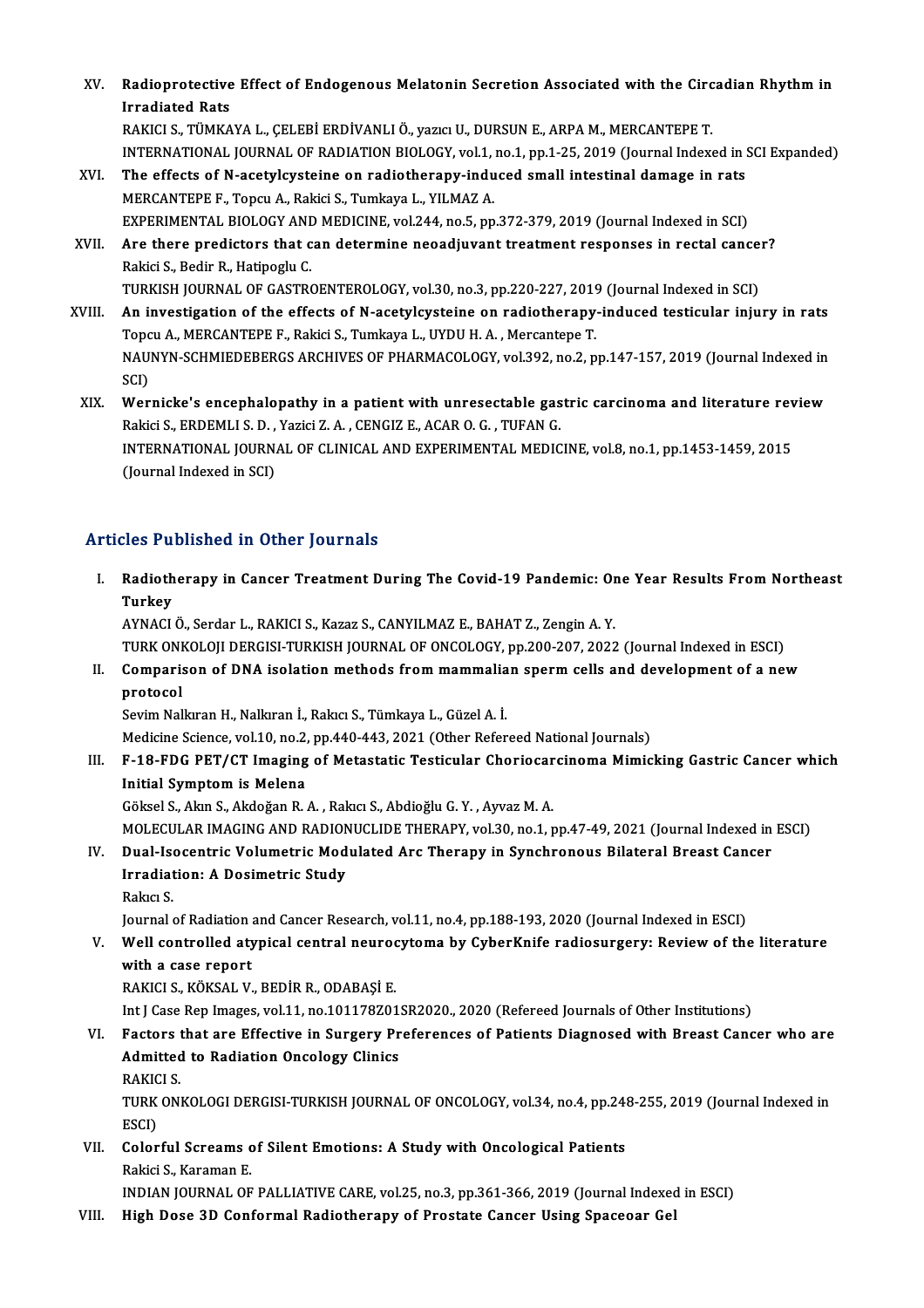RAKICI S., İNECİKLİ M. F. , Ozbek okumus N., UZUN H.<br>International Jaurnal of Scientific and Technological B

International Journal of Scientific and Technological Research, vol.5, no.6, pp.55-65, 2019 (Journal Indexed in<br>ESCI) RAKIC<br>Intern<br>ESCI)<br>Akaiž International Journal of Scientific and Technological Research, vol.5, no.6, pp.55-65, 2019 (Journal Indexed i<br>ESCI)<br>IX. Akciğer Kanseri Tanılı Hastalarda Koagülasyon Test Değerlerinin Tanı Anındaki Evreyle İlişkisi<br>RAKICL

# ESCI)<br>**Akciğer Kanseri <sup>7</sup><br>RAKICI S., TERZİ Ö.**<br>ACTA ONCOLOCİCA Akciğer Kanseri Tanılı Hastalarda Koagülasyon Test Değerlerinin Tanı Anındaki Evrey<br>RAKICI S., TERZİ Ö.<br>ACTA ONCOLOGİCA TURCİCA, vol.52, no.1, pp.103-111, 2019 (Other Refereed National Journals)<br>Factors that are Effective

RAKICI S., TERZİ Ö.<br>ACTA ONCOLOGİCA TURCİCA, vol.52, no.1, pp.103-111, 2019 (Other Refereed National Journals)<br>X. Factors that are Effective in Surgery Preferences of Patients Diagnosed with Breast Cancer who are<br>Admitt ACTA ONCOLOGİCA TURCİCA, vol.52, no.1, p<sub>i</sub><br>Factors that are Effective in Surgery Pr<br>Admitted to Radiation Oncology Clinics<br>Pakisi S F<mark>actors</mark><br>Admitte<br>Rakici S.<br>TUPK ON

Admitted to Radiation Oncology Clinics<br>Rakici S.<br>TURK ONKOLOJI DERGISI-TURKISH JOURNAL OF ONCOLOGY, vol.34, no.4, pp.248-255, 2019 (Journal Indexed in<br>ESCD Rakici<br>TURK<br>ESCI)<br>The P TURK ONKOLOJI DERGISI-TURKISH JOURNAL OF ONCOLOGY, vol.34, no.4, pp.248-255, 201<br>ESCI)<br>XI. The Relationship Between Coagulation Tests and Stage in Lung Cancer Patients.<br>RAKICLS, TERZI Ö

ESCI)<br>XI. The Relationship Between Coagulation Tests and Stage in Lung Cancer Patients.<br>RAKICI S., TERZİÖ. The Relationship Between Coagulation Tests and Stage in Lung Cancer Patients.<br>RAKICI S., TERZİ Ö.<br>Acta Oncologica Turcica, vol.52, no.1, pp.103-111, 2019 (Other Refereed National Journals)<br>Chamoradiatherany In Locally Inve

- RAKICI S., TERZİ Ö.<br>Acta Oncologica Turcica, vol.52, no.1, pp.103-111, 2019 (Other Refer<br>XII. Chemoradiotherapy In Locally Invasive Parathyroid Cancer<br>Beltisi S. Bilin G. Tufon G. XAZICI Z. A Chemoradiotherapy In Locally Invasive Parathyroid Cancer<br>Rakici S., Bilir C., Tufan G., YAZICI Z. A. JournalofClinical&ExperimentalOncology,vol.6,no.2,pp.1,2017 (Journal Indexed inESCI)
- XIII. Total Scalp Irradiation: The Comparison of Five Different Plans Using Volumetric Modulated Arc Journal of Clinical & Experimental Oncology, vol.6, no.2, pp.1, 2017 (Journ<br>Total Scalp Irradiation: The Comparison of Five Different Plans<br>Therapy-Simultaneous Integrated Boost (VMAT-SIB) Technique<br><sup>Vilmog Boltisi S.</sup> Gin Total Scalp Irradiation: The C<br>Therapy-Simultaneous Integr<br>Yilmaz Rakici S., Cinar Y., Eren M.<br>TURK ONKOLOU DERCISI TURKIS TURK ONKOLOJI DERGISI-TURKISH JOURNAL OF ONCOLOGY, vol.32, no.3, pp.106-115, 2017 (Journal Indexed in ESCI) Yilmaz Rakici S., Cinar Y., Eren M.
- TURK ONKOLOJI DERGISI-TURKISH JOURNAL OF ONCOLOGY, vol.32, no.3, pp.106-115, 2017 (Journal In<br>ESCI)<br>XIV. Serum troponin I as an early marker in determining radiotherapy induced cardiac damage<br>PAKICI S. CÜBSEL S. B. JUBALE, ESCI)<br>Serum troponin I as an early marker in determining radiotherapy induced card<br>RAKICI S.,GÜRSEL Ş.B. ,URAL F., BEDİR A., ÇELENK Ç., MEYDAN A.D. , ÖZBEK OKUMUŞ N.<br>JOUPNAL OF RASIC AND CLINICAL HEALTH SCIENCES .vol.1, no Serum troponin I as an early marker in determining radiotherapy induced cardiac damage<br>RAKICI S., GÜRSEL Ş. B. , URAL F., BEDİR A., ÇELENK Ç., MEYDAN A. D. , ÖZBEK OKUMUŞ N.<br>JOURNAL OF BASIC AND CLINICAL HEALTH SCIENCES, v RAKICI S., GÜRSEL Ş. B. , URAL F., BEDİR A., ÇELENK Ç., MEYDAN A. D. , ÖZBEK OKUMUŞ N.<br>JOURNAL OF BASIC AND CLINICAL HEALTH SCIENCES, vol.1, no.3, pp.51-59, 2012 (Refere<br>Institutions) JOURNAL OF BASIC AND CLINICAL HEALTH SCIENCES, vol.1, no.3, pp.51-59, 2012 (Refereed Journals of Other<br>Institutions)<br>XV. Mucinous Cystadenocarcinoma Of The Breast With Estrogen Receptor Expression: A Case Report<br>And Beview

## XV. Mucinous Cystadenocarcinoma Of The Breast With Estrogen Receptor Expression: A Case Report<br>And Review Of The Literature.

RAKICI S., Gonullu G., Gursel B., Yildiz L., Bayrak I., Yucel I.

CASE REPORTS IN ONCOLOGY, vol.2, no.3, pp.210-216, 2009 (Journal Indexed in ESCI)

XVI. Troponin I As An EarlyMarker İn Determining Radiotherapy-Induced Cardiac Damage CASE REPORTS IN ONCOLOGY, vol.2, no.3, pp.210-216, 2009 (Journal Infroponin I As An Early Marker In Determining Radiotherapy-In<br>RAKICI S., Gursel B., Ural F., Bedir A., Celenk C., Meydan A., Okumus N. O.<br>Pasis Pessearsh Jo Basic Research Journal of Medicine and Clinical Sciences, vol.1, no.3, pp.51-59, 2009 (Refereed Journals of Other Institutions) RAKICI S., Gu<br>Basic Resear<br>Institutions)<br>Eksternal B Basic Research Journal of Medicine and Clinical Sciences, vol.1, no.3, pp.51-59, 2009 (Refereed Jou<br>Institutions)<br>XVII. Eksternal Pelvik Radyoterapi'de Cihaz Seçimi Üzerine Etkili Faktörler ve Yan Etkilerin<br>Karalatturlması

# Institutions)<br>Eksternal Pelvik<br>Karşılaştırılması<br><sup>Olnumus N.O.</sup> Mev Eksternal Pelvik Radyoterapi'de Cihaz Seçimi Üzerine Etkili Faktörler ve Yan Et<br>Karşılaştırılması<br>Okumus N. O. , Meydan A., Gursel B., Ofluoglu T., RAKICI S., Odabası E., Altınsoy O., Sahin N.<br>JOUPNAL OF EVPERIMENTAL AND C

Karşılaştırılması<br>Okumus N. O. , Meydan A., Gursel B., Ofluoglu T., RAKICI S., Odabası E., Altınsoy O., Sahin N.<br>JOURNAL OF EXPERİMENTAL AND CLİNİCAL MEDİCİNE, vol.25, no.4, pp.139-146, 2008 (National Refreed<br>University Jo Okumus N. O. , Meyc<br>JOURNAL OF EXPER<br>University Journal)

# oniversity journal)<br>Books & Book Chapters

- ooks & Book C<br>I. Tip ve Sanat<br>Relag S. (Edite I. Tip ve Sanat<br>Rakıcı S. (Editor) Tı<mark>p ve Sanat</mark><br>Rakıcı S. (Editor)<br>Akademisyen Kitabevi, Ankara, 2021<br>UNEKOLOUK KANSERLERDE RAD
- II. JİNEKOLOJİK KANSERLERDE RADYOTERAPİ<br>RAKICI S. Akademis<br>J<mark>İNEKOL</mark><br>RAKICI S.<br>in: TEMEL
	-

JİNEKOLOJİK KANSERLERDE RADYOTERAPİ<br>RAKICI S.<br>in: TEMEL KADIN HASTALIKLARI VE DOĞUM, İdris KOÇAK, Davut GÜVEN, Yeşim BAYOĞLU TEKİN, Kadir BAKAY,<br>Aves Zahna ÖZDEMİR, Barrin KARLI, Editar, Aladamisyan Yayınayi, Anlara, np.62 RAKICI S.<br>in: TEMEL KADIN HASTALIKLARI VE DOĞUM, İdris KOÇAK, Davut GÜVEN, Yeşim BAYOĞLU TEI<br>Ayşe Zehra ÖZDEMİR, Pervin KARLI, Editor, Akademisyen Yayınevi, Ankara, pp.627-643, 2021<br>Tın ve Sanata Giris, Farklı Bir Bakıs as in: TEMEL KADIN HASTALIKLARI VE DOĞUM, İdris KOÇAK, Davut GÜVEN, Yeşim BAY<br>Ayşe Zehra ÖZDEMİR, Pervin KARLI, Editor, Akademisyen Yayınevi, Ankara, pp.627-6<br>III. Tıp ve Sanata Giriş, Farklı Bir Bakış açısıyla Teknolojin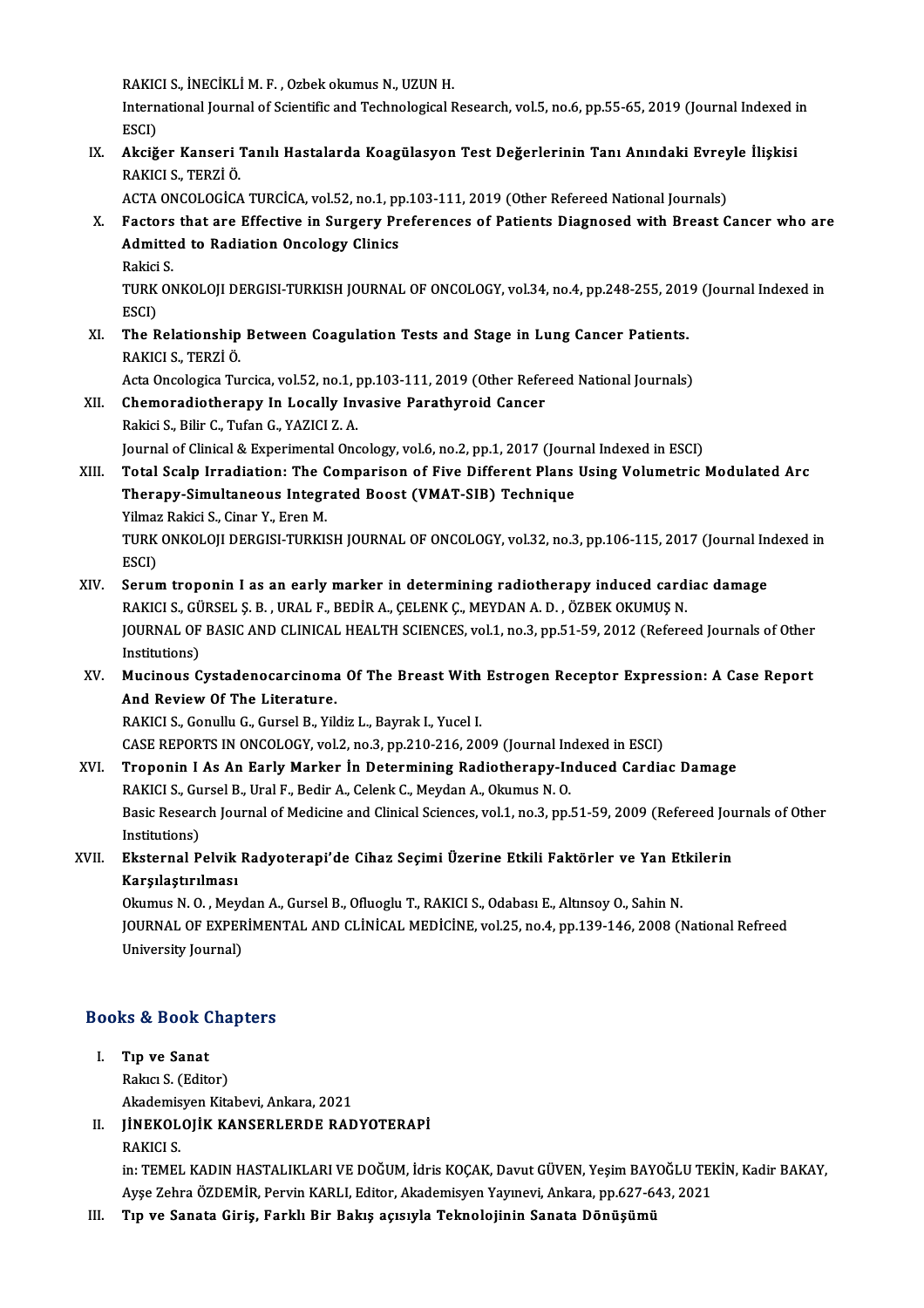RAKICI S.

in: TIP ve SANAT, Sema Yılmaz RAKICI, Editor, Akademisyen Yayınevi, Ankara, pp.1-16, 2021

# RAKICI S.<br>In: TIP ve SANAT, Sema Yılmaz RAKICI, Editor, Akademisyen Yayınevi, Ankara, pp.1<br>IV. Dünden Bugüne Onkoloji Hastalarının Bilgilendirilmesinde Değişiklikler<br>PAKICI S in: TIP ve<br><mark>Dünden</mark><br>RAKICI S.<br>in: ONKOI

Dünden Bugüne Onkoloji Hastalarının Bilgilendirilmesinde Değişiklikler<br>RAKICI S.<br>in: ONKOLOJİDE DESTEK TEDAVİLER, Fatih KÖSE, Hüseyin MERTSOYLU, Ali Murat SEDEF, Editor, Akademisyen<br>Kitabeyi, Ankara np.217,227, 2019 RAKICI S.<br>in: ONKOLOJİDE DESTEK TEDAVİLE<br>Kitabevi, Ankara, pp.217-227, 2019<br>Tükrük Pezi Kanserlerinin Tede Kitabevi, Ankara, pp.217-227, 2019

V. Tükrük Bezi Kanserlerinin Tedavisi

Tükrük Bezi Kanserlerinin Tedavisi<br>RAKICI S.<br>in: ONKOLOJİDE GÜNCEL TEDAVİ YAKLAŞIMLARI 1, Fatih KÖSE, Hüseyin MERTSOYLU, Ali Murat SEDEF, Editor,<br>Akademisyon, Ankara, pp.165-176-2019 RAKICI S.<br>in: ONKOLOJİDE GÜNCEL TEDAVİ YAKLA<br>Akademisyen, Ankara, pp.165-176, 2019<br>Tüknük Pezi Kanserlerinin Tedevisi Akademisyen, Ankara, pp.165-176, 2019

VI. Tükrük Bezi Kanserlerinin Tedavisi in: ONKOLOJİDE GÜNCEL TEDAVİ YAKLAŞIMLARI 1, Fatih KÖSE, Hüseyin MERTSOYLU, Ali Murat SEDEF, Editor, RAKICI S.<br>in: ONKOLOJİDE GÜNCEL TEDAVİ YAKLAŞIMLARI<br>Akademisyen Yayınevi, Ankara, pp.165-176, 2019<br>Dünden Bugüne Onkoloji Hestelerunu Bilgile

### VII. Dünden Bugüne Onkoloji Hastalarının Bilgilendirilmesinde Değişiklikler<br>RAKICI S. Akademis<br><mark>Dünden</mark><br>RAKICI S.<br>in: ONKOI

in: ONKOLOJİDE DESTEK TEDAVİLER, Fatih KÖSE Hüseyin MERT SOYLU Ali Murat SEDEF, Editor, Akademisyen yayınevi,Ankara,pp.217-227,2019

### Refereed Congress / Symposium Publications in Proceedings

efereed Congress / Symposium Publications in Proceedings<br>I. Akciğer Kanseri ile Eş Zamanlı Saptanan Aktif Gastrointestinal Tüberküloz Olgu Sunumu<br>Cöksel S. Kayıkseğlu E. Pelası S. Peyazel Pelat H Sou Göngross 7 by mposium i ushound<br>Akciğer Kanseri ile Eş Zamanlı Saptanan Akt<br>Göksel S., Kayıkçıoğlu E., Rakıcı S., Beyazal Polat H. Göksel S., Kayıkçıoğlu E., Rakıcı S., Beyazal Polat H.<br>32. Ulusal Nükleer Tıp Kongresi, Ankara, Turkey, 20 - 21 November 2020, pp.72-73 Göksel S., Kayıkçıoğlu E., Rakıcı S., Beyazal Polat H.<br>32. Ulusal Nükleer Tıp Kongresi, Ankara, Turkey, 20 - 21 November 2020, pp.72-73<br>II. Investigation of Protective effect of Korean Red Ginseng Against X-Ray Irradıa

# 32. Ulusal Nükleer<br>Investigation of<br>Damage in Rats'<br>Tümkaya L. Calik S Investigation of Protective effect of Korean Red Ginseng Against X-Ray Irradiation- induced<br>Damage in Rats'<br>Tümkaya L., Çelik Samancı T., Mercantepe T., Yılmaz H., Kılıç Yılmaz H., Sevinç H., Rakıcı S., Topal Suzan Z.<br>IV.

Damage in Rats'<br>Tümkaya L., Çelik Samancı T., Mercantepe T., Yılmaz H., Kılıç Yılmaz H., Sevinç H., Rakıcı S., Topal Suzan Z.<br>IV. International Health Science and Life Congress (IHSLC 2021), Burdur, Turkey, 8 - 10 April 20 Tümkaya L., Çelik Samancı T., Mercantepe T., Yılmaz H., Kılıç Yılmaz H., Sevinç H., Rakıcı S., Topal Suzan Z.<br>IV. International Health Science and Life Congress (IHSLC 2021), Burdur, Turkey, 8 - 10 April 2021, vol.1, pp.5<br>

# IV. International Health Science and Life<br>Primer Beyin Tümörü Olan Hastalaı<br>ustabaş k.n. , çelik e., RAKICI S., UYAR T.<br>1 ulusal nöreonkaleji kongresi Turkey Primer Beyin Tümörü Olan Hastalarda Görülen Nörolojik Belirtiler:<br>ustabaş k. n. , çelik e., RAKICI S., UYAR T.<br>1.ulusal nöroonkoloji kongresi, Turkey, 20 - 22 December 2019, vol.1, pp.36<br>Metestatik Meme Kanseninde Nadin Br

1.ulusal nöroonkoloji kongresi, Turkey, 20 - 22 December 2019, vol.1, pp.36

# ustabaş k. n. , çelik e., RAKICI S., UYAR T.<br>1.ulusal nöroonkoloji kongresi, Turkey, 20 - 22 December 2019, vol.1, pp.36<br>IV. Metastatik Meme Kanserinde Nadir Prezentasyon: Frontal Lob Sendromu<br>ustabaş K. N. , çelik e., RAK 1. Ulusal Nöroonkoloji Kongresi, Turkey, 20 - 22 December 2019, vol.1, pp.35

## ustabaş K. N. , çelik e., RAKICI S., UYAR T.<br>1. Ulusal Nöroonkoloji Kongresi, Turkey, 20 - 22 December 2019, vol.1, pp.35<br>1. Küçük Hücre Dışı Akciğer Karsinomunda Tümör Lokalizasyonun Sağkalım Üzerine Etkisi<br>1. KARAMAN E. 1. Ulusal Nöroonkoloji <del>I</del><br>Küçük Hücre Dışı Akı<br>KARAMAN E., RAKICI S.<br>6. Karadaniz Onkoloji G. Küçük Hücre Dışı Akciğer Karsinomunda Tümör Lokalizasyonun Sağk<br>KARAMAN E., RAKICI S.<br>6. Karadeniz Onkoloji Günleri, Trabzon, Turkey, 19 September 2019, pp.24-25<br>Mantörlerle Onkolojide Veni Tedavilere Bakıs Semnezyumu

### KARAMAN E., RAKICI S.<br>6. Karadeniz Onkoloji Günleri, Trabzon, Turkey, 19 September 2019<br>VI. Mentörlerle Onkolojide Yeni Tedavilere Bakış Sempozyumu<br>PAKICI S 6. Karade<br>Mentörle<br>RAKICI S. Mentörlerle Onkolojide Yeni Tedavilere Bakış Sempozyumu<br>RAKICI S.<br>6. Karadeniz Onkoloji Günleri, Trabzon, Turkey, 19 - 21 September 2019<br>Erken Eure Larinke Kanserlerinde Bedyetereninin Belü RAKICI S.<br>6. Karadeniz Onkoloji Günleri, Trabzon, Turkey, 19 - 21 September 2019<br>19. VII. Erken Evre Larinks Kanserlerinde Radyoterapinin Rolü

6. Karadeniz Onkoloji Günleri, Trabzon, Turkey, 19 - 21 September 2019<br>Erken Evre Larinks Kanserlerinde Radyoterapinin Rolü<br>KAYA Ş., ÇELEBİ ERDİVANLI Ö., RAKICI S., DEMİR E., ÇELİKER M., TERZİ S., ÖZERGİN COŞKUN Z., DURSUN Erken Evre Larinks Kanserlerinde Radyoterapinin Rolü<br>KAYA Ş., ÇELEBİ ERDİVANLI Ö., RAKICI S., DEMİR E., ÇELİKER M., TERZİ S., ÖZ<br>11.UlusalLarengoloji• Kongresi, Rize, Turkey, 28 - 30 June 2019, vol.1, pp.43<br>Badyasyan Onkal KAYA Ş., ÇELEBİ ERDİVANLI Ö., RAKICI S., DEMİR E., ÇELİKER M., TERZİ S., ÖZERGİN COŞKUN Z., DURSUN E.<br>11.UlusalLarengoloji• Kongresi, Rize, Turkey, 28 - 30 June 2019, vol.1, pp.43<br>VIII. Radyasyon Onkolojisi Kliniğine B

# 11.UlusalLarengoloji<br>Radyasyon Onkolo<br>Değerlendirilmesi<br>PAKICI S Radyasy<br>Değerler<br>RAKICI S.<br>KARADEN

Değerlendirilmesi<br>RAKICI S.<br>KARADENİZ 1. ULUSLARARASI MULTİDİSİPLİNER BİLİMSEL ÇALIŞMALAR KONGRESİ, Giresun, Turkey, 15 - 17 RAKICI S.<br>KARADENİZ 1. ULUSLARARA:<br>March 2019, vol.1, no.1, pp.1<br>The Analysis of The Batier KARADENİZ 1. ULUSLARARASI MULTİDİSİPLİNER BİLİMSEL ÇALIŞMALAR<br>March 2019, vol.1, no.1, pp.1<br>IX. The Analysis of The Patients Who Had Breast Conserving Surgery<br>PAKICI S

March 20<br><mark>The Ana</mark><br>RAKICI S.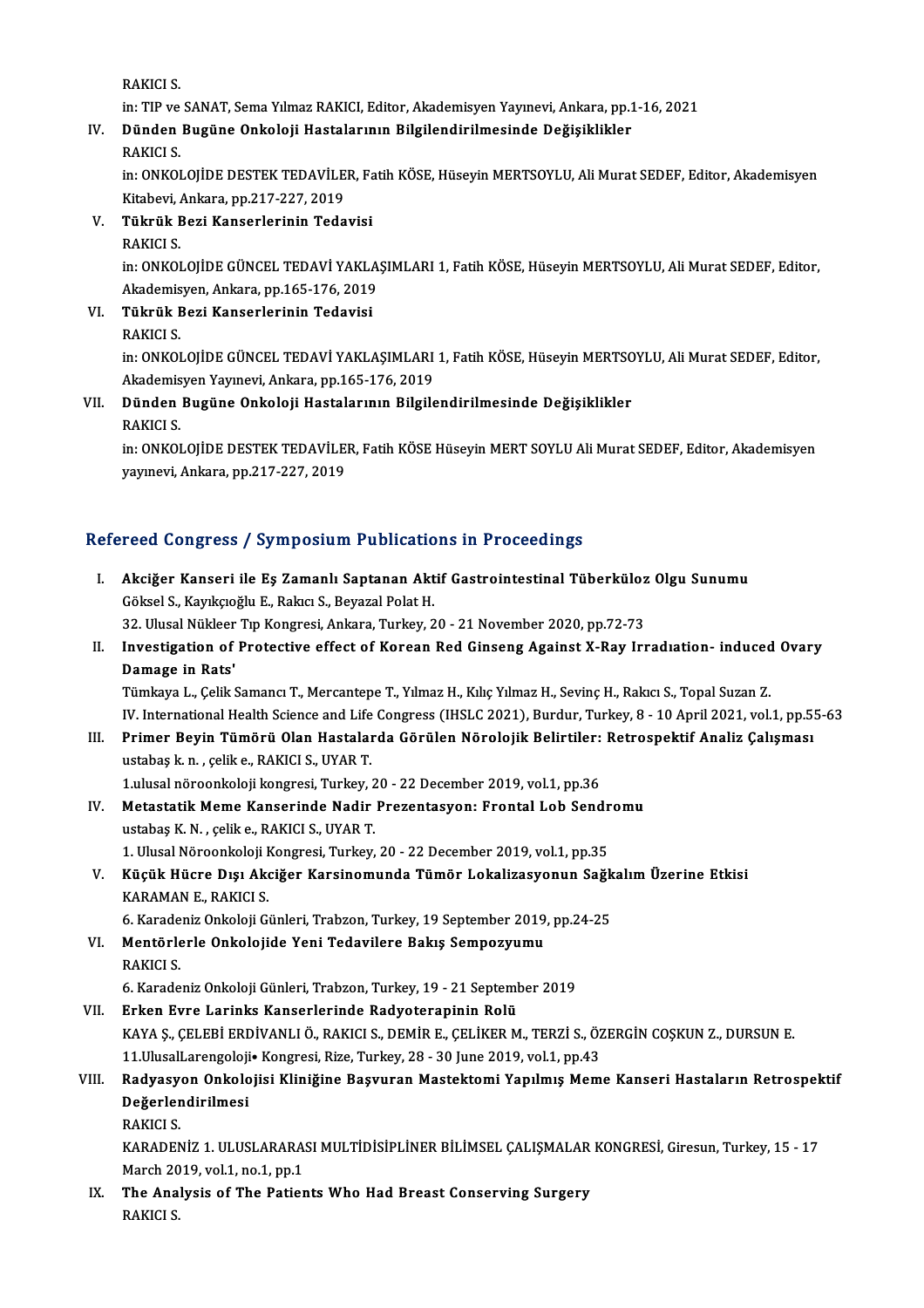MAS International European Congresson Mathematics, Engineering, Natural and Medical Sciences-II, 22 December<br>2018, vol.1 MAS Interna<br>2018, vol.1<br>THE ANAL MAS International European Congresson Mathematics, Engineering, Natural and Medica<br>2018, vol.1<br>X. THE ANALYSIS OF THE PATIENTS WHO HAD BREAST CONSERVING SURGERY

# 2018, vol.1<br>
X. THE ANALYSIS OF THE PATIENTS WHO HAD BREAST CONSERVING SURGERY<br>
RAKICI S.

MAS INTERNATIONAL EUROPEAN CONGRESS ON MATHEMATICS, ENGINEERING, NATURAL AND MEDICAL RAKICI S.<br>MAS INTERNATIONAL EUROPEAN CONGRESS ON MATHEMATICS, ENGINEERING, NATURAL AND MEDICAI<br>SCIENCES-II December 22, 2018 MARDIN - TURKEY, Mardin, Turkey, 22 - 23 December 2018, pp.146-147<br>The Effects of N Asotyleystein MAS INTERNATIONAL EUROPEAN CONGRESS ON MATHEMATICS, ENGINEERING, NATURAL AND<br>SCIENCES-II December 22, 2018 MARDIN - TURKEY, Mardin, Turkey, 22 - 23 December 2018, pp.<br>XI. The Effects of N-Acetylcysteine Against Ionizing ra

SCIENCES-II December 22, 2018 MARDIN - TURKEY, Mardin, Turkey, 22 - 23 December 22, 2018 MARDIN - TURKEY, Mardin, Turkey, 22 - 23 December 2.<br>The Effects of N-Acetylcysteine Against Ionizing radiation-induced Testi<br>TOPCU A XI. The Effects of N-Acetylcysteine Against Ionizing radiation-induced Testicular Damage<br>TOPCU A., MERCANTEPE F., RAKICI S., TÜMKAYA L., UYDU H. A., MERCANTEPE T.<br>1st International Mediterranean Anatomy Congress, Konya, Tu TOPCU A., MERCANTEPE F., RAKICI S., TÜMKAYA L., UYDU<br>1st International Mediterranean Anatomy Congress, Kony<br>XII. Hasta Gözüyle Radyoterapinin Resme Yansıtılması<br>PAKICI S

1st Intern<br>Hasta Gö<br>RAKICI S.<br>Aktamara RAKICI S.<br>Ahtamara I. Uluslararası Multidisipliner Çalışmalar Kongresi, 25 - 26 August 2018, vol.1 RAKICI S.<br>Ahtamara I. Uluslararası Multidisipliner Çalışmalar Kongresi, 25 - 2<br>XIII. HASTA GÖZÜYLE RADYOTERAPİNİN RESME YANSITILMASI<br>PAKICI S

# Ahtamara<br>HASTA G<br>RAKICI S.<br>AHTAMAL

HASTA GÖZÜYLE RADYOTERAPİNİN RESME YANSITILMASI<br>RAKICI S.<br>AHTAMARA I. ULUSLARARASI MULTİDİSİPLİNER ÇALIŞMALAR KONGRESİ GEVAŞ – VAN, Van, Turkey, 25 - 26<br>August 2018, pp.19 RAKICI S.<br>AHTAMARA I. ULUSI<br>August 2018, pp.19<br>N. Acetileisteinin S AHTAMARA I. ULUSLARARASI MULTIDISIPLINER ÇALIŞMALAR KONGRESI GEVAŞ – VAN, Van, Turke<br>August 2018, pp.19<br>XIV. N-Asetilsisteinin Sıçanlarda Radyoterapi ile Oluşturulan İntestinal hasar Üzerine Etkileri<br>MERCANTERE E. TORCU A.

### August 2018, pp.19<br>N-Asetilsisteinin Sıçanlarda Radyoterapi ile C<br>MERCANTEPE F., TOPCU A., RAKICI S., TÜMKAYA L.<br>1 internation sengrees en sperts antronelegy putt N-Asetilsisteinin Sıçanlarda Radyoterapi ile Oluşturulan İntestinal hasar Üzerine Etkileri<br>MERCANTEPE F., TOPCU A., RAKICI S., TÜMKAYA L.<br>1.internation congrees on sports, antropology, nutrition, anatomy and radiolology, 3 MERCANTEPE F., TOPCU A., RAKICI S., TÜMKAYA L.<br>1.internation congrees on sports, antropology, nutrition, anatomy and radiolology, 3 - 05 May 2018, p<br>XV. The Effects of N-Acetylcysteine on Radiotherapy-Induced Small Int

### 1.internation congrees on sports, antropology,<br>The Effects of N-Acetylcysteine on Radiot<br>Mercantepe F., TOPÇU A., Rakici S., Tumkaya L.<br>1st International Congress on Sports, Antrhroi Mercantepe F., TOPÇU A., Rakici S., Tumkaya L.

1st International Congress on Sports, Antrhropology, Nutrition, Anatomy and Radiology, Nevşehir, Turkey, 3 - 05<br>May 2018, pp.190 1st International Congress on Sports, Antrhropology, N<br>May 2018, pp.190<br>XVI. Hasta Gözüyle Radyoterapinin Resme Yansıması<br>PAKICI S-UZUNOČULM N

- May 2018, pp.190<br><mark>Hasta Gözüyle Radyoter:</mark><br>RAKICI S., UZUNOĞLU M. N.<br>YU ULUSAL RADYASYON ON Hasta Gözüyle Radyoterapinin Resme Yansıması<br>RAKICI S., UZUNOĞLU M. N.<br>XII.ULUSAL RADYASYON ONKOLOJİSİ KONGRESİ, Lefkoşa, Cyprus (Kktc), 27 April - 01 May 2018<br>Bizode Badyasyon onkolojisi
- RAKICI S., UZUNOĞLU M. N.<br>XII.ULUSAL RADYASYON ONKOLA<br>XVII. Rizede Radyasyon onkolojisi<br>RAKICI S. XILULUSA<br>Rizede R<br>RAKICI S.<br>Rizerodu Rizede Radyasyon onkolojisi<br>RAKICI S.<br>Rize radyasyon Onkolojisi Çalıştayı, Turkey, 30 March 2018, vol.1<br>Prestat Karsinemlu Hestalarda Badyıstaraniya Bağlı Yan E

### RAKICI S.<br>Rize radyasyon Onkolojisi Çalıştayı, Turkey, 30 March 2018, vol.1<br>XVIII. Prostat Karsinomlu Hastalarda Radyoterapiye Bağlı Yan Etkileri Azaltan Girişimsel Radyolojik<br>Yöntem: Hidroiel Enieksiyen: Rize radyasyon Onkolojisi Çalıştayı<br>Prostat Karsinomlu Hastalarda<br>Yöntem: Hidrojel Enjeksiyonu<br>İNECİKLİ M.E., RAKICLS Prostat Karsinomlu Ha<br>Yöntem: Hidrojel Enjel<br>İNECİKLİ M. F., RAKICI S.<br>12 ÇİRSİMSEL BADYOLO 12.Gintem: Hidrojel Enjeksiyonu<br>12.GİRLİM.F., RAKICI S.<br>12.GİRŞİMSEL RADYOLOJİ YILLIK TOPLANTISı, Antalya, Turkey, 9 - 12 June 2017, pp.12

### İNECİKLİ M. F. , RAKICI S.<br>12. GİRŞİMSEL RADYOLOJİ YILLIK TOPLANTISı, Antalya, Turkey, 9 - 12 June 2017, pp.12<br>XIX. Işınlanan Ratlarda Fizyolojik Endojen Melatonin Salınımının Sirkadyen Ritimle İlişkili<br>Radyennataktân 12. GİRŞİMSEL RADYOLO<br>Işınlanan Ratlarda Fizy<br>Radyoprotektör Etkisi<br>BAKICLS TÜMKAYAL G Işınlanan Ratlarda Fizyolojik Endojen Melatonin Salınımının Sirkadyen Ritim<br>Radyoprotektör Etkisi<br>RAKICI S., TÜMKAYA L., ÇELEBİ ERDİVANLI Ö., YAZICI U., DURSUN E., MERCANTEPE T.<br>22. HUJSAL KANSER KONCRESİ ARTAkız Turkey 16 Radyoprotektör Etkisi<br>RAKICI S., TÜMKAYA L., ÇELEBİ ERDİVANLI Ö., YAZICI U., DURSUN E., MERCANTEPE T.<br>22. ULUSAL KANSER KONGRESİ, Antalya, Turkey, 16 - 23 April 2017, pp.1

- RAKICI S., TÜMKAYA L., ÇELEBİ ERDİVANLI Ö., YAZICI U., DURSUN E., M<br>22. ULUSAL KANSER KONGRESİ, Antalya, Turkey, 16 23 April 2017, pp<br>XX. Simultane Familyal Glioblastom: İki Kardeş Glioblastom Vakası<br>PAKICI S. SEVİM NALK 22. ULUSAL KANSER KONGRESİ, Antalya, Turkey, 1<br>Simultane Familyal Glioblastom: İki Kardeş G<br>RAKICI S., SEVİM NALKIRAN H., ÇETİN B., BEDİR R.<br>22. ULUSAL KANSER KONGRESİ, Antalya Turkov, 1 Simultane Familyal Glioblastom: İki Kardeş Glioblastom Vakası<br>RAKICI S., SEVİM NALKIRAN H., ÇETİN B., BEDİR R.<br>22. ULUSAL KANSER KONGRESİ, Antalya, Turkey, 19 - 23 April 2017, pp.384<br>Düşük Dez Badyasyanun Cerm Hüsrelerinde
- RAKICI S., SEVİM NALKIRAN H., ÇETİN B., BEDİR R.<br>22. ULUSAL KANSER KONGRESİ, Antalya, Turkey, 19 23 April 2017, pp.384<br>XXI. Düşük Doz Radyasyonun Germ Hücrelerinde Oluşturduğu Genetik ve Histopatolojik Değişiklikler<br>RAKI 22. ULUSAL KANSER KONGRESİ, Antalya, Turkey, 19 - 23 April 2017, pp.384<br>Düşük Doz Radyasyonun Germ Hücrelerinde Oluşturduğu Genetik ve Histo<sub>l</sub><br>RAKICI S., GÜZEL A. İ. , TÜMKAYA L., ÇINAR Y., SEVİM NALKIRAN H., MERCANTEPE T Düşük Doz Radyasyonun Germ Hücrelerinde Oluşturduğu Genetik ve History<br>RAKICI S., GÜZEL A. İ. , TÜMKAYA L., ÇINAR Y., SEVİM NALKIRAN H., MERCANTEPE 1<br>22. ULUSAL KANSER KONGRESİ, Antalya, Turkey, 19 April - 23 March 2017, p RAKICI S., GÜZEL A. İ. , TÜMKAYA L., ÇINAR Y., SEVİM NALKIRAN H., MERCANTEPE T.<br>22. ULUSAL KANSER KONGRESİ, Antalya, Turkey, 19 April - 23 March 2017, pp.386<br>XXII. Düşük Doz Radyasyonun Germ Hücrelerinde Oluşturduğu Ge
- 22. ULUSAL KANSER KONGRESİ, Antalya, Turkey, 19 April 23 March 2017, pp.386<br>Düşük Doz Radyasyonun Germ Hücrelerinde Oluşturduğu Genetik ve Histo<sub>l</sub><br>RAKICI S., GÜZEL A. İ. , TÜMKAYA L., ÇINAR Y., SEVİM NALKIRAN H., MERCAN Düşük Doz Radyasyonun Germ Hücrelerinde Oluşturduğu Genetik ve History<br>RAKICI S., GÜZEL A. İ. , TÜMKAYA L., ÇINAR Y., SEVİM NALKIRAN H., MERCANTEPE 1<br>22. ULUSAL KANSER KONGRESİ, Antalya, Turkey, 19 April - 23 March 2017, p

RAKICI S., GÜZEL A. İ. , TÜMKAYA L., ÇINAR Y., SEVİM NALKIRAN H., MERCANTEPE T.<br>22. ULUSAL KANSER KONGRESİ, Antalya, Turkey, 19 April - 23 March 2017, pp.386<br>XXIII. D2 Disseksiyon Sonrası N3 Hastalığı Olan Mide Kanserl 22. ULUSAL KANSER KONGRESİ, An<br>D2 Disseksiyon Sonrası N3 Has<br>mi yoksa Kemoradyoterapi mi?<br>CETİN B. BAKICI S. Bilastelin İ. Ko D2 Disseksiyon Sonrası N3 Hastalığı Olan Mide Kans<br>mi yoksa Kemoradyoterapi mi?<br>ÇETİN B., RAKICI S., Bilgetekin İ., Karaca F., Özer A., Üner A.<br>22 H.HSAL KANSER KONCRESİ Antalya Turkay 19, 22 A mi yoksa Kemoradyoterapi mi?<br>ÇETİN B., RAKICI S., Bilgetekin İ., Karaca F., Özer A., Üner A.<br>22. ULUSAL KANSER KONGRESİ, Antalya, Turkey, 19 - 23 April 2017, pp.585-586

XXIV. Düşük Doz Radyasyonun GermHücrelerinde Oluşturduğu Genetik ve Histopatolojik Değişiklikler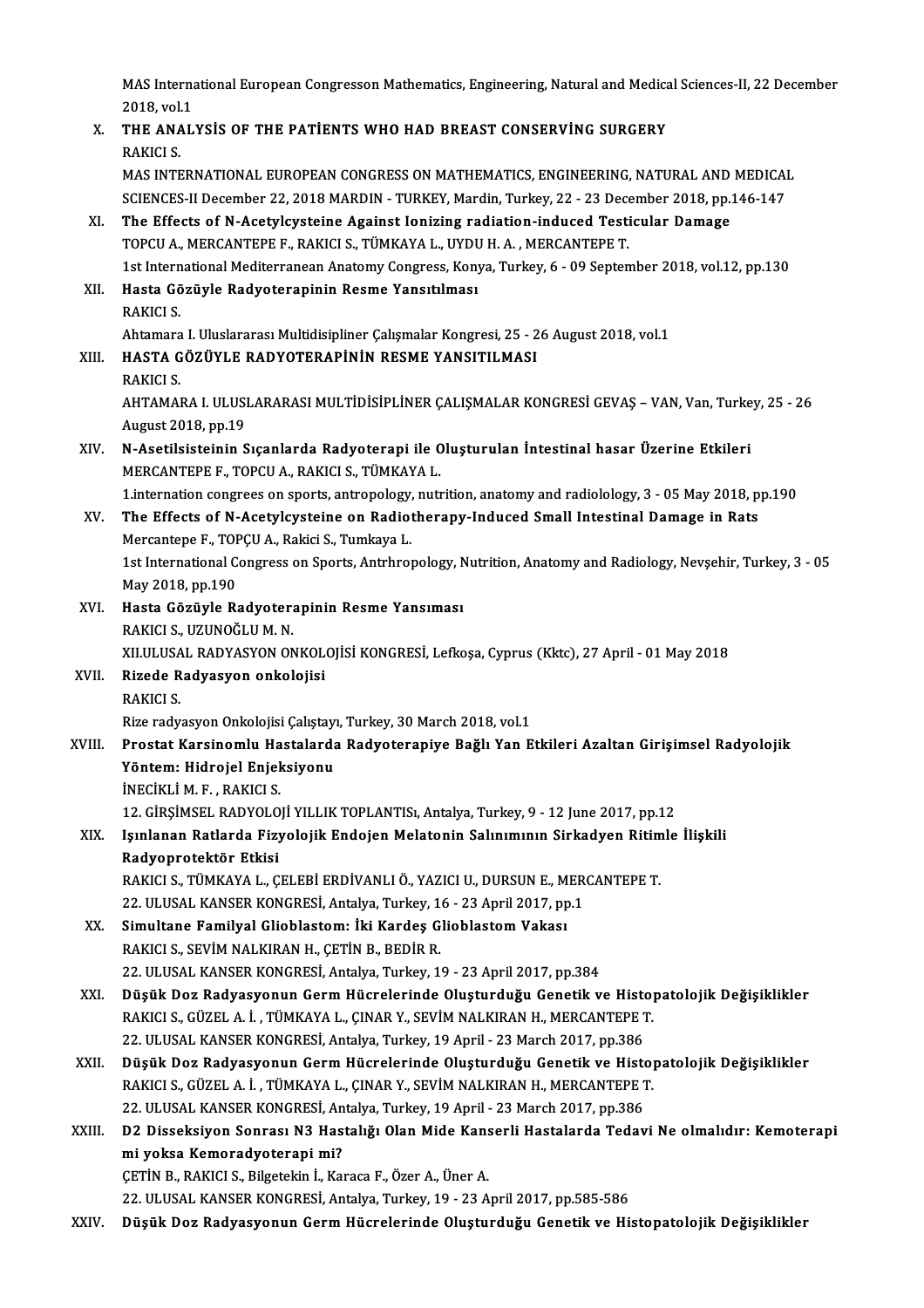RAKICI S., GÜZEL A. İ. , TÜMKAYA L., ÇINAR Y., SEVİM NALKIRAN H., MERCANTEPE T.<br>22. ULUSAL KANSER KONCRESİ, Artakya Turkay, 19 April., 22 Marsh 2017, pp. 509. 22. RAKICI S., GÜZEL A. İ. , TÜMKAYA L., ÇINAR Y., SEVİM NALKIRAN H., MERCANTEPE<br>22. ULUSAL KANSER KONGRESİ, Antalya, Turkey, 19 April - 23 March 2017, pp.509<br>Düsük Der Bedyseysaun Cerm Hüspelerinde Olusturduğu Cenetik ve RAKICI S., GÜZEL A. İ. , TÜMKAYA L., ÇINAR Y., SEVİM NALKIRAN H., MERCANTEPE T.<br>22. ULUSAL KANSER KONGRESİ, Antalya, Turkey, 19 April - 23 March 2017, pp.509<br>XXV. Düşük Doz Radyasyonun Germ Hücrelerinde Oluşturduğu Gen 22. ULUSAL KANSER KONGRESİ, Antalya, Turkey, 19 April - 23 March 2017, pp.509<br>Düşük Doz Radyasyonun Germ Hücrelerinde Oluşturduğu Genetik ve Histo<sub>l</sub><br>RAKICI S., GÜZEL A. İ. , TÜMKAYA L., ÇINAR Y., SEVİM NALKIRAN H., MERCAN Düşük Doz Radyasyonun Germ Hücrelerinde Oluşturduğu Genetik ve History<br>RAKICI S., GÜZEL A. İ. , TÜMKAYA L., ÇINAR Y., SEVİM NALKIRAN H., MERCANTEPE 1<br>22. ULUSAL KANSER KONGRESİ, Antalya, Turkey, 19 April - 23 March 2017, p RAKICI S., GÜZEL A. İ. , TÜMKAYA L., ÇINAR Y., SEVİM NALKIRAN H., MERCANTEPE T.<br>22. ULUSAL KANSER KONGRESİ, Antalya, Turkey, 19 April - 23 March 2017, pp.386<br>XXVI. Düşük Doz Radyasyonun Germ Hücrelerinde Oluşturduğu Ge 22. ULUSAL KANSER KONGRESİ, Antalya, Turkey, 19 April - 23 March 2017, pp.386<br>Düşük Doz Radyasyonun Germ Hücrelerinde Oluşturduğu Genetik ve Histo<sub>l</sub><br>RAKICI S., GÜZEL A. İ. , TÜMKAYA L., ÇINAR Y., SEVİM NALKIRAN H., MERCAN Düşük Doz Radyasyonun Germ Hücrelerinde Oluşturduğu Genetik ve History<br>RAKICI S., GÜZEL A. İ. , TÜMKAYA L., ÇINAR Y., SEVİM NALKIRAN H., MERCANTEPE 1<br>22. ULUSAL KANSER KONGRESİ, Antalya, Turkey, 19 April - 23 March 2017, p RAKICI S., GÜZEL A. İ. , TÜMKAYA L., ÇINAR Y., SEVİM NALKIRAN H., MERCANTEPE T.<br>22. ULUSAL KANSER KONGRESİ, Antalya, Turkey, 19 April - 23 March 2017, pp.386<br>XXVII. Düşük Doz Radyasyonun Germ Hücrelerinde Oluşturduğu Genet 22. ULUSAL KANSER KONGRESİ, Antalya, Turkey, 19 April - 23 March 2017, pp.386<br>Düşük Doz Radyasyonun Germ Hücrelerinde Oluşturduğu Genetik ve Histo<sub>l</sub><br>RAKICI S., GÜZEL A. İ. , TÜMKAYA L., ÇINAR Y., SEVİM NALKIRAN H., MERCAN Düşük Doz Radyasyonun Germ Hücrelerinde Oluşturduğu Genetik ve History<br>RAKICI S., GÜZEL A. İ. , TÜMKAYA L., ÇINAR Y., SEVİM NALKIRAN H., MERCANTEPE 1<br>22. ULUSAL KANSER KONGRESİ, Antalya, Turkey, 19 April - 23 March 2017, p

RAKICI S., GÜZEL A. İ. , TÜMKAYA L., ÇINAR Y., SEVİM NALKIRAN H., MERCANTEPE T.<br>22. ULUSAL KANSER KONGRESİ, Antalya, Turkey, 19 April - 23 March 2017, pp.386<br>XXVIII. Simultane Familyal Glioblastom: İki Kardeş Glioblast RAKICI S., SEVİM NALKIRAN H., ÇETİN B., BEDİR R. Simultane Familyal Glioblastom: İki Kardeş Glioblastom Vakası<br>RAKICI S., SEVİM NALKIRAN H., ÇETİN B., BEDİR R.<br>22. ULUSAL KANSER KONGRESİ, Antalya, Turkey, 19 - 23 April 2017, pp.153<br>Jeunlanan Patlanda Eigualajik Endajan M RAKICI S., SEVİM NALKIRAN H., ÇETİN B., BEDİR R.<br>22. ULUSAL KANSER KONGRESİ, Antalya, Turkey, 19 - 23 April 2017, pp.153<br>XXIX. Işınlanan Ratlarda Fizyolojik Endojen Melatonin Salınımının Sirkadyen Ritimle İlişkili<br>Radvonna 22. ULUSAL KANSER KON<br>Işınlanan Ratlarda Fizy<br>Radyoprotektör Etkisi<br>BAKICLS, TÜMKAYAL C Işınlanan Ratlarda Fizyolojik Endojen Melatonin Salınımının Sirkadyen Ritimle İlişk<br>Radyoprotektör Etkisi<br>RAKICI S., TÜMKAYA L., ÇELEBİ ERDİVANLI Ö., Yazıcı U., DURSUN E., Arpa M., MERCANTEPE T.<br>22. HLUSAL KANSER KONCRESİ Radyoprotektör Etkisi<br>RAKICI S., TÜMKAYA L., ÇELEBİ ERDİVANLI Ö., Yazıcı U., DURSUN E., Arpa M., MERCANTEPE T.<br>22. ULUSAL KANSER KONGRESİ, Antalya, Turkey, 16 - 23 April 2017, pp.303

XXX. Işınlanan Ratlarda Fizyolojik Endojen Melatonin Salınımının Sirkadyen Ritimle İlişkili Radyoprotektör Etkisi RAKICI S., TÜMKAYA L., ÇELEBİ ERDİVANLI Ö., Yazıcı U., DURSUN E., Arpa M., MERCANTEPE T. Radyoprotektör Etkisi<br>RAKICI S., TÜMKAYA L., ÇELEBİ ERDİVANLI Ö., Yazıcı U., DURSUN E., Arpa I<br>22. ULUSAL KANSER KONGRESİ, Antalya, Turkey, 16 - 23 April 2017, pp.1<br>Jevnlanan Patlarda Eisyolojik Endojan Malatonin Salınımın

RAKICI S., TÜMKAYA L., ÇELEBİ ERDİVANLI Ö., Yazıcı U., DURSUN E., Arpa M., MERCANTEPE T.<br>22. ULUSAL KANSER KONGRESİ, Antalya, Turkey, 16 - 23 April 2017, pp.1<br>XXXI. Işınlanan Ratlarda Fizyolojik Endojen Melatonin Salınımın 22. ULUSAL KANSER KON<br>Işınlanan Ratlarda Fizy<br>Radyoprotektör Etkisi<br>BAKICLS TÜMKAYAL C Işınlanan Ratlarda Fizyolojik Endojen Melatonin Salınımının Sirkadyen Ritimle İlişk<br>Radyoprotektör Etkisi<br>RAKICI S., TÜMKAYA L., ÇELEBİ ERDİVANLI Ö., Yazıcı U., DURSUN E., Arpa M., MERCANTEPE T.<br>22 HI USAL KANSER KONCRESİ

Radyoprotektör Etkisi<br>RAKICI S., TÜMKAYA L., ÇELEBİ ERDİVANLI Ö., Yazıcı U., DURSUN E., Arpa I<br>22. ULUSAL KANSER KONGRESİ, Antalya, Turkey, 16 - 23 April 2017, pp.1<br>Jevnlanan Patlanda Eigyelejik Endejan Malatanin Salınımın

RAKICI S., TÜMKAYA L., ÇELEBİ ERDİVANLI Ö., Yazıcı U., DURSUN E., Arpa M., MERCANTEPE T.<br>22. ULUSAL KANSER KONGRESİ, Antalya, Turkey, 16 - 23 April 2017, pp.1<br>XXXII. Işınlanan Ratlarda Fizyolojik Endojen Melatonin Salınımı 22. ULUSAL KANSER KON<br>Işınlanan Ratlarda Fizy<br>Radyoprotektör Etkisi<br>BAKICLS TÜMKAYAL C Işınlanan Ratlarda Fizyolojik Endojen Melatonin Salınımının Sirkadyen Ritimle İlişk<br>Radyoprotektör Etkisi<br>RAKICI S., TÜMKAYA L., ÇELEBİ ERDİVANLI Ö., Yazıcı U., DURSUN E., Arpa M., MERCANTEPE T.<br>22 HI USAL KANSER KONCRESİ Radyoprotektör Etkisi<br>RAKICI S., TÜMKAYA L., ÇELEBİ ERDİVANLI Ö., Yazıcı U., DURSUN E., Arpa I<br>22. ULUSAL KANSER KONGRESİ, Antalya, Turkey, 16 - 23 April 2017, pp.1<br>Prestat Karsinomlu Hestalarda Badystananiye Beğli Yan Etk

### 22. ULUSAL KANSER KONGRESİ, Antalya, Turkey, 16 - 23 April 2017, pp.1<br>XXXIII. Prostat Karsinomlu Hastalarda Radyoterapiye Bağlı Yan Etkileri Azaltan Girişimsel Radyolojik Yöntem: Hidrojel Enjeksiyonu.

İNECİKLİM.F., RAKICI S., BEYAZALM., UZUNH., METİNY.

12.GİRŞİMSELRADYOLOJİYILLIKTOPLANTISI,Antalya,Turkey,9 -12March 2017

İNECİKLİ M. F. , RAKICI S., BEYAZAL M., UZUN H., METİN Y.<br>12. GİRŞİMSEL RADYOLOJİ YILLIK TOPLANTISI, Antalya, Turkey, 9 - 12 March 2017<br>XXXIV. Prostat Karsinomlu Hastalarda Radyoterapiye Bağlı Yan Etkileri Azaltan Giri 12. GİRŞİMSEL RADYOLOJİ YILLIK<br>Prostat Karsinomlu Hastalarda<br>Yöntem: Hidrojel Enjeksiyonu.<br>İNEÇİKLİ M.E., BAKIÇI S. BEYAZA Prostat Karsinomlu Hastalarda Radyoterapiye Bağlı<br>Yöntem: Hidrojel Enjeksiyonu.<br>İNECİKLİ M. F., RAKICI S., BEYAZAL M., UZUN H., METİN Y.<br>12. CİPSİMSEL RADYOLOU VILLIK TORLANTISL Antakıa Tı Yöntem: Hidrojel Enjeksiyonu.<br>İNECİKLİ M. F. , RAKICI S., BEYAZAL M., UZUN H., METİN Y.<br>12. GİRŞİMSEL RADYOLOJİ YILLIK TOPLANTISI, Antalya, Turkey, 9 - 12 March 2017, pp.12<br>Prestat Karsinomlu Hastalarda Padyataraniya Bağlı

İNECİKLİ M. F. , RAKICI S., BEYAZAL M., UZUN H., METİN Y.<br>12. GİRŞİMSEL RADYOLOJİ YILLIK TOPLANTISI, Antalya, Turkey, 9 - 12 March 2017, pp.12<br>XXXV. Prostat Karsinomlu Hastalarda Radyoterapiye Bağlı Yan Etkileri Azalta 12. GİRŞİMSEL RADYOLOJİ YILLIK<br>Prostat Karsinomlu Hastalarda<br>Yöntem: Hidrojel Enjeksiyonu.<br>İNECİKLİ M.E., BAKICLS, BEYAZA Yöntem: Hidrojel Enjeksiyonu.<br>İNECİKLİ M. F. , RAKICI S., BEYAZAL M., UZUN H., METİN Y.<br>12. GİRŞİMSEL RADYOLOJİ YILLIK TOPLANTISI, Antalya, Turkey, 9 - 12 March 2017, pp.12<br>Clear Call adaptaganis sarsinama of thamandible:

İNECİKLİM.F., RAKICI S., BEYAZALM., UZUNH., METİNY.

- iNECiKLI M. F. , RAKICI S., BEYAZAL M., UZUN H., METIN Y.<br>12. GIRŞİMSEL RADYOLOJİ YILLIK TOPLANTISI, Antalya, Turkey, 9 12 March 2017, pp.12<br>XXXVI. Clear-Cell odontogenic carcinoma of themandible: A case report, an immun 12. GİRŞİMSEL RADYOLOJİ YILLIK TOPLANTISI, Antalya, Turkey, 9 - 12 March 2017, pp.12<br>Clear-Cell odontogenic carcinoma of themandible: A case report, an immunohist<br>mollamehmetoğlu b., okutan k., RAKICI S., ÇANDIRLI C., Balt Clear-Cell odontogenic carcinoma of themandible: A case report, an im<br>mollamehmetoğlu b., okutan k., RAKICI S., ÇANDIRLI C., Balta H., AKÇAY ÇELİK M<br>27th European Congressof Pathology, Belgrade, Serbia, 5 - 09 September 20 mollamehmetoğlu b., okutan k., RAKICI S., ÇANDIRLI C., Balta H., AKÇAY ÇELİK M., Erdem H.<br>27th European Congressof Pathology, Belgrade, Serbia, 5 - 09 September 2015<br>XXXVII. Eosinophilic Granuloma Of The Rib: Two Case
- 27th European Congressof Pathology, Belgrade, Serbia, 5 09 September 2015<br>Eosinophilic Granuloma Of The Rib: Two Case Report With Long Term F.<br>Mollamehmetoglu B., Okutan B., RAKICI S., Balta H., Erdem H., Gursan N., Cime Eosinophilic Granuloma Of The Rib: Two Case Report With Long Term F<br>Mollamehmetoglu B., Okutan B., RAKICI S., Balta H., Erdem H., Gursan N., Cimen F.<br>Pathology Congress, New York, United States Of America, 3 - 05 July 2015 Pathology Congress, New York, United States Of America, 3 - 05 July 2015, pp.467
- XXXVIII. Clear-Cell odontogenic carcinoma of the mandible: A Case Report, An İmmunohistochemical Profile.<br>Mollamehmetoglu B., Okutan B., RAKICI S., Candirli C., Balta H., Celik M., Erdem H. Pathology Congress, New York, United States Of America, 3 - 05 July 2015, pp.233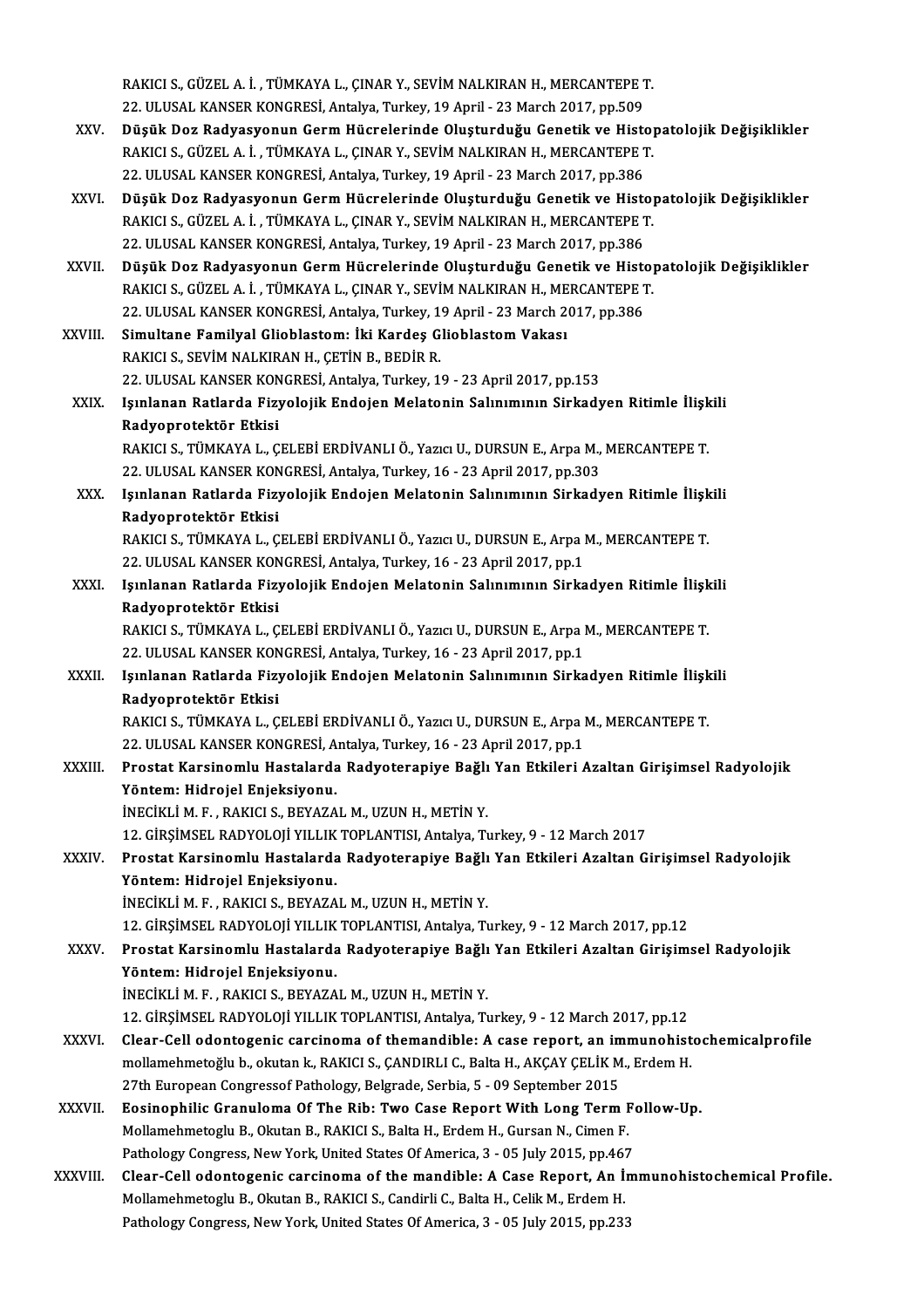| XXXIX.  | Farklı Fantom Boyutlarının Geniş Huzmeli Bilgisayarlı Tomografi Cihazındaki Dozimetrik Ölçümlere                                 |
|---------|----------------------------------------------------------------------------------------------------------------------------------|
|         | Etkisinin İncelenmesi                                                                                                            |
|         | Koca G., Tunçel N., ÇINAR Y., Bilek Y., RAKICI S.                                                                                |
|         | 15. Ulusal Medikal Fizik Kongresi, Trabzon, Turkey, 16 - 19 May 2015, pp.155-153                                                 |
| XL.     | Geniş Huzmeli Bilgisayarlı Tomografi Cihazında Bilgisayar Tomografi Doz İndeksi (CTDI) Ölçümleri                                 |
|         | İçin Küçük Hacimli Bir İyon Odası Kullanılabilirliğinin İncelenmesi.                                                             |
|         | Koca G., Tuncel N., ÇINAR Y., RAKICI S.                                                                                          |
|         | Medikal Fizik Kongresi, Trabzon, Turkey, 16 - 19 May 2015, pp.115                                                                |
| XLI.    | Geniş Hüzmeli Bilgisayarlı Tomografi Cihazında, Bilgisayar Tomografi Doz Indeksi (CTDI) Ölçümleri                                |
|         | Hacimli İçin, Küçük Hacimli Bir İyon Odası Kullanılabilirliğinin İncelenmesi                                                     |
|         | Koca G., Nina T., CINAR Y., RAKICI S.                                                                                            |
|         | XV. Ulusal Medikal Fizik Kongresi, Trabzon, Turkey, 16 - 19 May 2015, vol.1, pp.115                                              |
| XLII.   | MLC Kalibrasyon Hataları ve Sızdırmazlığa Yansımalarının İncelenmesi                                                             |
|         | ÇINAR Y., Koca G., AKÇAY N., RAKICI S.                                                                                           |
|         | Medikal Fizik Kongresi, Trabzon, Turkey, 16 - 19 May 2015, pp.173                                                                |
| XLIII.  | Similator-CT Cihazlarının Kalite Kontrol ve Kabul Testlerinin Klinik Ortamda Yapılması                                           |
|         | ÇINAR Y., Koca G., AKÇAY N., RAKICI S.                                                                                           |
|         | XV. Ulusal Medikal Fizik Kongresi, Trabzon, Turkey, 16 - 19 May 2015, vol.1, pp.180                                              |
| XLIV.   | Üç Farklı İyon Odası İle Küçük Alanlarda PDD ve Profil Değerlendirilmesi,                                                        |
|         | ÇINAR Y., Koca G., AKÇAY N., RAKICI S.                                                                                           |
|         | Medikal Fizik Kongresi, Trabzon, Turkey, 16 - 19 May 2015, pp.169                                                                |
| XLV.    | IMRT Planlamalarında Masa ve Sabitleme Aparatlarının Tedavi Dozuna Etkisinin Arccheck 30 Fantom<br>ile Incelenmesi               |
|         | ÇINAR Y., Koca G., AKÇAY N., RAKICI S.                                                                                           |
|         | XV. Ulusal Medikal Fizik Kongresi, Trabzon, Turkey, 16 - 19 May 2015, vol.1, pp.159                                              |
| XLVI.   | Üç Farklı İyon Odası ile Küçük Alanlarda PDD ve Profil Değerlendirmesi                                                           |
|         | CINAR Y., Koca G., AKÇAY N., RAKICI S.                                                                                           |
|         | XV. Ulusal Medikal Fizik Kongresi, Trabzon, Turkey, 16 - 19 May 2015, pp.169                                                     |
| XLVII.  | Rakıcı Sema Yılmaz, Melike Nur Uzunoğlu ve ark. Rize İyidere Yöresinde Bulunan Pileki Taşının                                    |
|         | Radyasyon Onkolojisinde Koruyucu Blok Olarak Tasarlanması. XV. Medikal Fizik Kongresi Trabzon                                    |
|         | 2015.                                                                                                                            |
|         | RAKICI S., UZUNOĞLU M. N., ÇINAR Y., Yazici U., Koca G., AKÇAY N., Yilmaz E. C.                                                  |
|         | Medikal Fizik Kongresi, Antalya, Turkey, 16 - 19 May 2015, pp.15                                                                 |
| XLVIII. | Geniş Huzmeli Bilgisayarlı Tomografi Cihazında Bilgisayar Tomografi Doz İndeksi (CTDI) Ölçümleri                                 |
|         | İçin Küçük Hacimli Bir İyon Odası Kullanılabilirliğinin İncelenmesi                                                              |
|         | Koca G., Tunçel N., ÇINAR Y., RAKICI S.                                                                                          |
|         | 15. Ulusal Medikal Fizik Kongresi, Trabzon, Turkey, 16 - 19 May 2015, pp.115                                                     |
| XLIX.   | IMRT Planlamalarında Masa ve Sabitleme Aparatlarının Tedavi Dozuna Etkisinin ARCCHECK 3D                                         |
|         | Fantom lle Incelenmesi,                                                                                                          |
|         | ÇINAR Y., Koca G., AKÇAY N., RAKICI S.                                                                                           |
|         | Medikal Fizik Kongresi, Trabzon, Turkey, 16 - 19 May 2015, pp.159                                                                |
| L.      | Farklı Fantom Boyutlarının Geniş Huzmeli Bilgisayarlı Tomografi Cihazındaki Dozimetrik Ölçümlere                                 |
|         | Etkisinin İncelenmesi.                                                                                                           |
|         | Koca G., Tuncel N., ÇINAR Y., Bilek Y., RAKICI S.                                                                                |
|         | Medikal Fizik Kongresi, Trabzon, Turkey, 16 - 19 May 2015, pp.153                                                                |
| LI.     | Similatör CT Cihazlarının Kalite Kontrol ve Kabul Testlerinin Klinik Ortamda Yapılması                                           |
|         | ÇINAR Y., Koca G., AKÇAY N., RAKICI S.                                                                                           |
|         | Medikal Fizik Kongresi, Trabzon, Turkey, 16 - 19 May 2015, pp.180                                                                |
| LII.    | Similatör CT Cihazlarının Kalite Kontrol ve Kabul Testlerinin Klinik Ortamda Yapılması<br>ÇINAR Y., Koca G., AKÇAY N., RAKICI S. |
|         | 15. Ulusal Medikal Fizik Kongresi, Trabzon, Turkey, 16 - 19 May 2015, pp.180                                                     |
|         |                                                                                                                                  |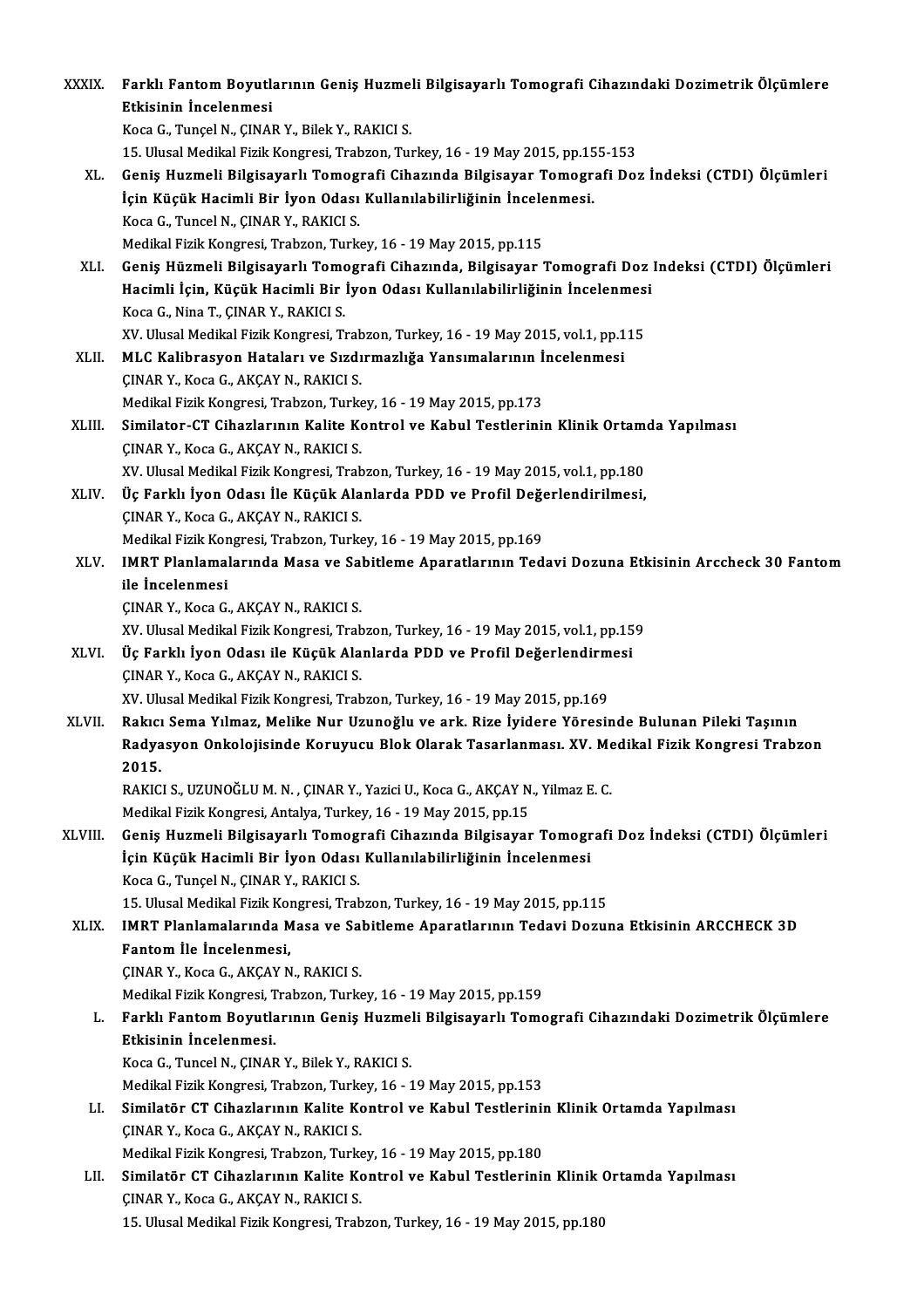| LIII.  | Rize İyidere Yöresinde Bulunan Pileki Taşının Radyasyon Onkolojisinde Koruyucu Blok Olarak           |
|--------|------------------------------------------------------------------------------------------------------|
|        | <b>Tasarlanması</b>                                                                                  |
|        | RAKICI S., UZUNOĞLU M. N., ÇINAR Y., Koca G., AKÇAY N., can yılmaz e.                                |
|        | 15. Ulusal Medikal Fizik Kongresi, Trabzon, Turkey, 16 - 19 May 2015, pp.174                         |
| LIV.   | Rize İyidere Yöresinde Bulunan Pileki Taşının Radyasyon Onkolojisinde Koruyucu Blok Olarak           |
|        | Tasarlanması                                                                                         |
|        | RAKICI S., UZUNOĞLU M. N., ÇINAR Y., Koca G., AKÇAY N., can yılmaz e.                                |
|        | 15. Ulusal Medikal Fizik Kongresi, Trabzon, Turkey, 16 - 19 May 2015, pp.174                         |
| LV.    | Prostat Kanseri Radyoterapi Planlamalarında Hedef Hacime Oluşturulan Sanal Optimizasyon              |
|        | Hacimlerinin Tedavi Planına Etkisi,                                                                  |
|        | ÇINAR Y., Koca G., AKÇAY N., RAKICI S.                                                               |
|        | Medikal Fizik Kongresi, Trabzon, Turkey, 16 - 19 May 2015, pp.173                                    |
| LVI.   | MLC Kalibrasyon Hataları ve Sızdırmazlığa Yansımalarının İncelenmesi", 15. Ulusal Medikal Fizik      |
|        | Kongresi                                                                                             |
|        | ÇINAR Y., Koca G., AKÇAY N., RAKICI S.                                                               |
|        | 15. Ulusal Medikal Fizik Kongresi, Trabzon, Turkey, 16 - 19 May 2015, pp.173                         |
| LVII.  | Prostat Kanseri Radyoterapi Planlamalarında Hedef Hacime Oluşturulan Sanal Optimizasyon              |
|        | Hacimlerinin Tedavi Planına Etkisi                                                                   |
|        | ÇINAR Y., Koca G., AKÇAY N., RAKICI S.                                                               |
|        | 15. Ulusal Medikal Fizik Kongresi, Trabzon, Turkey, 16 - 19 May 2015, pp.173                         |
| LVIII. | Rakıcı Sema Yılmaz, Melike Nur Uzunoğlu ve ark. Rize İyidere Yöresinde Bulunan Pileki Taşının        |
|        | Radyasyon Onkolojisinde Koruyucu Blok Olarak Tasarlanması. XV. Medikal Fizik Kongresi Trabzon        |
|        | 2015.                                                                                                |
|        | RAKICI S., UZUNOĞLU M. N., ÇINAR Y., Yazici U., Koca G., AKÇAY N., Yilmaz E. C.                      |
|        | Medikal Fizik Kongresi, Antalya, Turkey, 16 - 19 May 2015, pp.15                                     |
| LIX.   | Prostat Kanseri Radyoterapi Planlamalarında Hedef Hacime Oluşturulan Sanal Optimizasyon              |
|        | Hacimlerinin Tedavi Planına Etkisi                                                                   |
|        | ÇINAR Y., Koca G., AKÇAY N., RAKICI S.                                                               |
|        | 15. Ulusal Medikal Fizik Kongresi, Trabzon, Turkey, 16 - 19 May 2015, pp.173                         |
| LX.    | Üç Farklı İyon Odası İle Küçük Alanlarda PDD ve Profil Değerlendirilmesi ", 15. Ulusal Medikal Fizik |
|        | Kongresi                                                                                             |
|        | ÇINAR Y., Koca G., AKÇAY N., RAKICI S.                                                               |
|        | 15. Ulusal Medikal Fizik Kongresi, Trabzon, Turkey, 16 - 19 May 2015, pp.169                         |
| LXI.   | Similatör CT Cihazlarının Kalite Kontrol ve Kabul Testlerinin Klinik Ortamda Yapılması               |
|        | ÇINAR Y., Koca G., AKÇAY N., RAKICI S.                                                               |
|        | 15. Ulusal Medikal Fizik Kongresi, Trabzon, Turkey, 16 - 19 May 2015, pp.180                         |
| LXII.  | IMRT Planlamalarında Masa ve Sabitleme Aparatlarının Tedavi Dozuna Etkisinin ARCCHECK 3D             |
|        | Fantom İle İncelenmesi                                                                               |
|        | ÇINAR Y., Koca G., AKÇAY N., RAKICI S.                                                               |
|        | 15. Ulusal Medikal Fizik Kongresi, Trabzon, Turkey, 16 - 19 May 2015, pp.159                         |
| LXIII. | Üç Farklı İyon Odası İle Küçük Alanlarda PDD ve Profil Değerlendirmesi                               |
|        | ÇINAR Y., KOCA G., AKÇAY N., RAKICI S.                                                               |
|        | 15. Ulusal Medikal Fizik Kongresi, Trabzon, Turkey, 15 - 19 May 2015, pp.169                         |
| LXIV.  | Meme Ve Non Hodgkin Lenfoma Tanılı Çift Primer Kanserli Gut Hastasında Radyotoksisite,               |
|        | Literatürde İlk Vaka.                                                                                |
|        | RAKICI S., Gursel B., Meydan D., Tufan G.                                                            |
|        | Ulusal kanser kongresi, Antalya, Turkey, 22 - 26 April 2015, pp.47                                   |
| LXV.   | Lokol İnvaziv Paratiroid Kanserinde Kemoradyoterapi.                                                 |
|        | RAKICI S., Bilir C., Tufan G., AYDIN I.                                                              |
|        | Ulusal kanser kongresi, Antalya, Turkey, 22 - 26 April 2015, pp.68                                   |
| LXVI.  | Prostat Kanserinde Prostat SpaceOAR Jel Enjekte Edilerek Yüksek Doz Radyoterapi                      |
|        |                                                                                                      |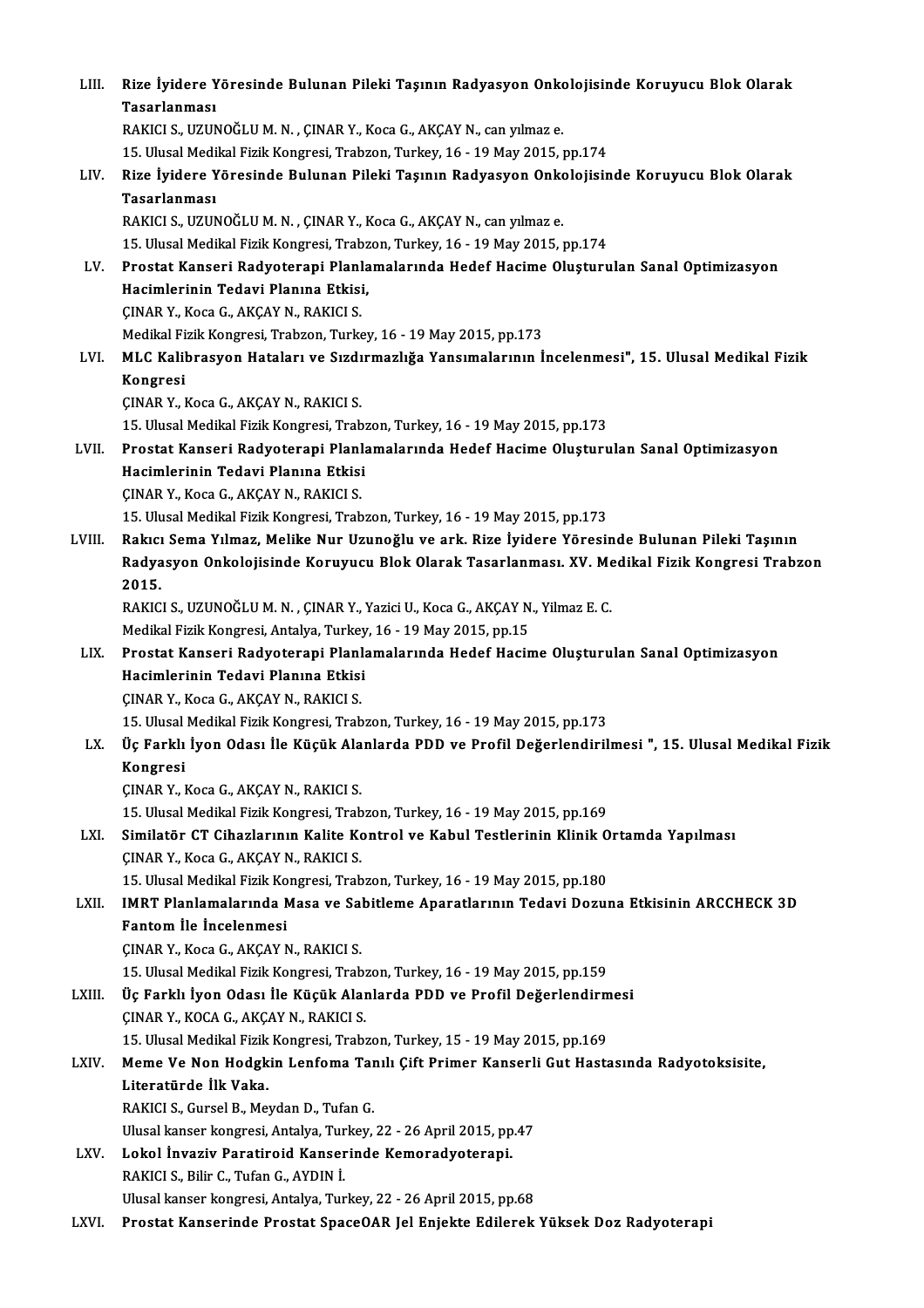|              | RAKICI S., İNECİKLİ M. F., OKUMUŞ N. Ö., UZUN H., ZORBA O. Ü., ÇINAR Y., YAZICI U., KOCA G., MORCALI H., |
|--------------|----------------------------------------------------------------------------------------------------------|
|              | SÜNNETÇİ N., et al.                                                                                      |
|              | 21. Ulusal Kanser KOngresi, Antalya, Turkey, 22 - 26 April 2015, pp.92                                   |
| LXVII.       | Prostat Kanserinde Prostat Spaceoar Jel Enjekte Edilerek Yüksek Doz Radyoterapi.                         |
|              | RAKICI S., İNECİKLİ M. F., Okumus N. O., UZUN H., ZORBA O. Ü.                                            |
|              | Ulusal kanser kongresi, Antalya, Turkey, 22 - 26 April 2015, pp.92                                       |
| LXVIII.      | Senkron Ve Metakron Beyin Metastazlarının Retrospektif İncelenmesi.                                      |
|              | RAKICI S, Tufan G, KANAT A.                                                                              |
|              | Ulusal kanser kongresi, Antalya, Turkey, 20 - 26 April 2015, pp.465                                      |
| LXIX.        | Colorectal Carcinoma in A Patient Under Etanercept                                                       |
|              | RAKICI S., tufan g.                                                                                      |
|              | 4th-international-gastrointestinal-cancer-conference, İstanbul, Turkey, 12 - 14 December 2014            |
| LXX.         | Colorektal Carsinoma In A Patient Under Etanercept                                                       |
|              | Tufan G., Karyagar S. S., Denizalp C., RAKICI S.                                                         |
|              | International Gastrointestinal Canser Conference 2014., İstanbul, Turkey, 10 - 12 October 2014, pp.35    |
| LXXI.        | Memenin Primer Adenoid Kistik Karsinomu                                                                  |
|              | RAKICI S, tufan g                                                                                        |
|              | XI. Ulusal Radyasyon Onkolojisi Kongresi, Antalya, Turkey, 24 April 2014, pp.138                         |
| LXXII.       | Splenik Radyoterapinin Primer Tedavi Üzerin Etkisi                                                       |
|              | RAKICI S., Metin Y., Morcalı H., AKDOĞAN E.                                                              |
|              | 11. Ulusal Radyasyon Onkolojisi Kongresi, Antalya, Turkey, 23 - 27 April 2014, vol.1, pp.233             |
| LXXIII.      | Mide Kanserli Hastada Wernicke Ensefalopatisi: Olgu Sunumu                                               |
|              | RAKICI S., Erdemli S. D., Cengiz e., Günay Acar ö.                                                       |
|              | 11. Ulusal Radyasyon Onkolojisi Kongresi, Antalya, Turkey, 23 - 27 April 2014, vol.1, pp.190             |
| <b>LXXIV</b> | Akciğerin Primer Malign Fibroz Histiyositomunda Radyoterapi ve Prognostik Faktörler                      |
|              | RAKICI S., mollamehmetoğlu b., cengiz e.                                                                 |
|              | XI. Ulusal Radyasyon Onkolojisi Kongresi, Antalya, Turkey, 23 - 27 April 2014, vol.1, pp.230             |
| <b>LXXV</b>  | Splenik Radyoterapinin Primer Tedavi Üzerine Etkisi.<br>RAKICI S. METİN Y. Morcali H. AKDOĞAN E.         |
|              | Ulusal Radyason Onkolojisi Kongresi, Antalya, Turkey, 22 - 27 April 2014, vol.1, no.1, pp.244            |
| LXXVI.       | Rakıcı, Sema yılmaz ve ark. Splenik Radyoterapinin Primer Tedavi Üzerine Etkisi. P244; Türk Onkoloji     |
|              | Dergisi 2014.                                                                                            |
|              | RAKICI S., METİN Y., Morcali H., AKDOĞAN E.                                                              |
|              | Ulusal Radyason Onkolojisi Kongres, Antalya, Turkey, 22 - 27 April 2014, pp.244                          |
| LXXVII.      | Mide kanserli hastada Wernicke Ensefalopatisi: Olgu Sunumu. P151; Türk Onkoloji Dergisi                  |
|              | RAKICI S., Erdemli S. D., Cengiz E., Acar O. G.                                                          |
|              | Ulusal Radyason Onkolojisi Kongresi, Antalya, Turkey, 22 - 27 April 2014, vol.1, no.1, pp.151            |
| LXXVIII.     | Akciğerin Primer Maling Fibroz Histiyositomunda Radyoterapi Ve Prognostik Faktörler.                     |
|              | RAKICI S., Mollamehmetoglu B., Cengiz E.                                                                 |
|              | Ulusal Radyason Onkolojisi Kongresi, Antalya, Turkey, 22 - 27 April 2014, pp.238                         |
| <b>LXXIX</b> | Görüntü Kılavuzluğunda Radyoterapide MV Elektronik Portal Görüntülemenin Kritik Organların               |
|              | Aldığı Doza Etkisinin Değerlendirilmesi.                                                                 |
|              | RAKICI S., Bilek Y., ÇINAR Y., Morcali H.                                                                |
|              | Ulusal Radyason Onkolojisi Kongresi, Antalya, Turkey, 22 - 27 April 2014, pp.301                         |
| LXXX.        | Meme Kanserinde Nadir Prezentasyon: Total Oftalmopleji.                                                  |
|              | RAKICI S., Sayici Y., Karyagar S.                                                                        |
|              | Ulusal Radyason Onkolojisi Kongresi, Antalya, Turkey, 22 - 27 April 2014, pp.27                          |
| <b>LXXXI</b> | Memenin Primer Adenoid Karsinomu                                                                         |
|              | RAKICI S., Tufan G.                                                                                      |
|              | IX. Ulusal Radyasyon Onkolojisi Kongresi, Antalya, Turkey, 22 - 27 April 2014, pp.138                    |
| LXXXII.      | Videolaryngostroboscopic findings in early glottic cancer patients following radiation therapy           |
|              |                                                                                                          |